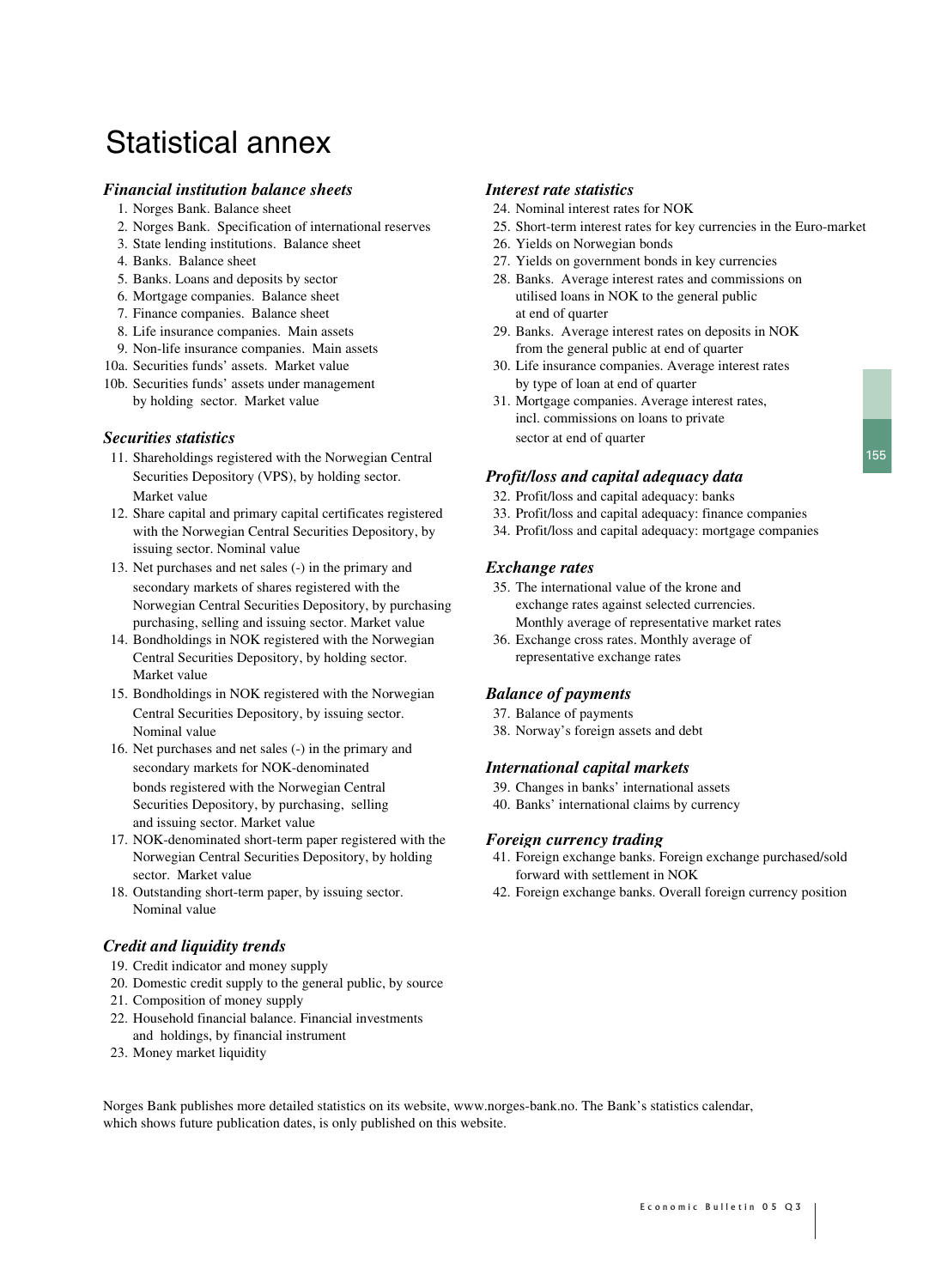# Financial institution balance sheets

## Table 1. Norges Bank. Balance sheet. In millions of NOK

|                                                         | 31.12.2004       | 31.05.2005       | 30.06.2005       | 31.07.2005 | 31.08.2005 |
|---------------------------------------------------------|------------------|------------------|------------------|------------|------------|
| <b>FINANCIAL ASSETS</b>                                 |                  |                  |                  |            |            |
| <b>Foreign assets</b>                                   | 268 399          | 274 854          | 303 931          | 294 415    | 287 278    |
| International reserves                                  | 268 360          | 274 744          | 303 817          | 294 296    | 287 160    |
| Other assets                                            | 39               | 110              | 114              | 118        | 118        |
| <b>Government Petroleum Fund investments</b>            | 1 015 471        | 1 138 128        | 1 183 443        | 1 204 782  | 1 228 707  |
| Domestic claims and other assets                        | 3995             | 50 096           | 6 205            | 3 0 7 4    | 3 0 0 2    |
| Loans                                                   | 494              | 47 533           | 3 3 1 7          | 494        | 497        |
| Other claims                                            | 1815             | 910              | 1 2 3 8          | 934        | 865        |
| <b>Fixed assets</b>                                     | 1 3 9 5          | 1 3 6 2          | 1 3 5 9          | 1 3 5 6    | 1 3 4 9    |
| Gold collection                                         | 291              | 291              | 291              | 291        | 291        |
| <b>TOTAL ASSETS</b>                                     | 1 287 865        | 1463078          | 1493580          | 1502271    | 1518987    |
| <b>LIABILITIES AND CAPITAL</b>                          |                  |                  |                  |            |            |
| <b>Foreign liabilities</b>                              | 51 167           | 67 634           | 88 499           | 77 086     | 66888      |
| Deposits                                                | 309              | 607              | 639              | 1 0 4 3    | 387        |
| Borrowing                                               | 48 993           | 65 171           | 85 992           | 74 197     | 64 663     |
| Other liabilities                                       | 289              | 268              | 268              | 264        | 265        |
| Counterpart of Spesial Drawing Rights allocation in IMF | 1575             | 1588             | 1600             | 1581       | 1 5 7 2    |
| <b>Government Petroleum Fund deposits</b>               | 1 015 471        | 1 138 128        | 1 183 443        | 1 204 782  | 1 228 707  |
| <b>Domestic liabilities</b>                             | 173 925          | 204 064          | 164 171          | 163 948    | 167 031    |
| Notes and coins in circulation                          | 47 595           | 44 416           | 45 967           | 46 128     | 45 411     |
| Treasury                                                | 88 816           | 145 211          | 95 461           | 87 748     | 67 632     |
| Other deposits                                          | 37 158           | 14 176           | 19 890           | 22 745     | 45 360     |
| Borrowing                                               | $\boldsymbol{0}$ | $\boldsymbol{0}$ | $\boldsymbol{0}$ | 1          | 31         |
| Other debt                                              | 356              | 260              | 2853             | 7326       | 8597       |
| <b>Equity</b>                                           | 47 302           | 47 302           | 47 302           | 47 302     | 47 302     |
| <b>Financial result</b>                                 | $\bf{0}$         | 5950             | 10 164           | 9 1 5 4    | 9 0 6 0    |
| TOTAL LIABILITIES AND CAPITAL                           | 1 287 865        | 1463078          | 1493580          | 1502271    | 1518987    |
| <b>Commitments</b>                                      |                  |                  |                  |            |            |
| Allotted, unpaid shares in the BIS                      | 258              | 258              | 258              | 258        | 258        |
| <b>International reserves</b>                           |                  |                  |                  |            |            |
| Derivatives and forward exchange contracts sold         | 83 020           | 89 563           | 86 951           | 86 016     | 99 779     |
| Derivatives and forward exchange contracts purchased    | 87931            | 92 995           | 87 152           | 86 001     | 99 873     |
| <b>Government Petroleum Fund</b>                        |                  |                  |                  |            |            |
| Derivatives and forward exchange contracts sold         | 534 611          | 542 693          | 473 441          | 454 095    | 548 761    |
| Derivatives and forward exchange contracts purchased    | 526 161          | 549 677          | 476 546          | 455 927    | 544 189    |
| Rights $^{1)}$                                          |                  |                  |                  |            |            |
| <b>International reserves:</b>                          |                  |                  |                  |            |            |
| Options sold                                            | 341              | 476              | 792              | 393        | 9          |
| Options purchased                                       | 598              | 4683             | 4 2 2 3          | 2668       | 3684       |
| <b>Government Petroleum Fund:</b>                       |                  |                  |                  |            |            |
| Options sold                                            | 2 2 3 2          | 2419             | 4 4 4 2          | 1851       | 62         |
| Options purchased                                       | 3 9 9 2          | 21 147           | 20 904           | 11 654     | $16\,011$  |

<sup>1)</sup> Options presented in terms of market value of underlying instruments as from December 2003.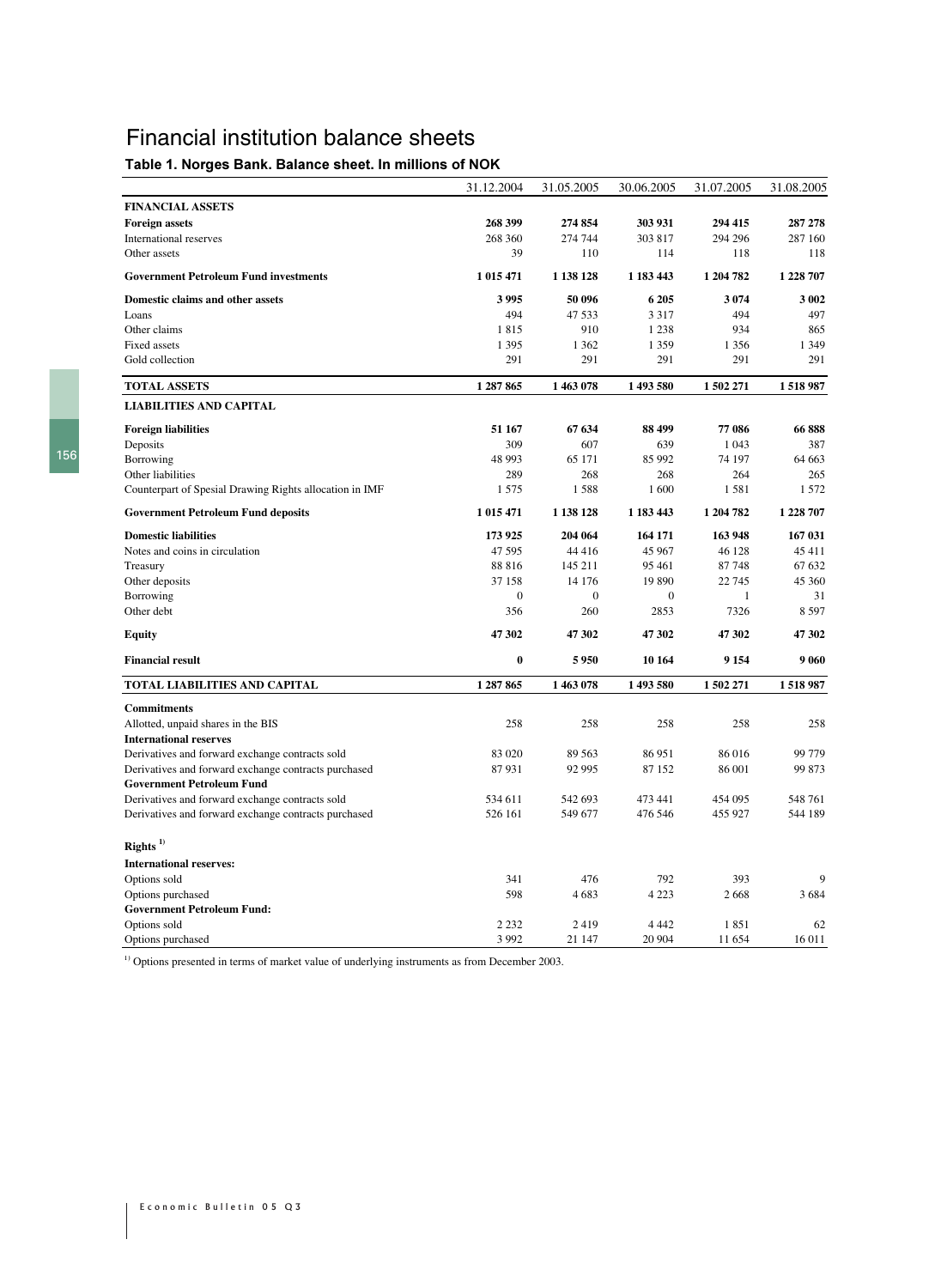| Table 2. Norges Bank. Specification of international reserves. In millions of NOK |  |  |
|-----------------------------------------------------------------------------------|--|--|
|                                                                                   |  |  |

|                                    | 31.12.2004 | 31.05.2005   | 30.06.2005 | 31.07.2005 | 31.08.2005     |
|------------------------------------|------------|--------------|------------|------------|----------------|
| Gold                               | $\theta$   | $\Omega$     | $\Omega$   | $\Omega$   | $\theta$       |
| Special drawing rights in the IMF  | 2 1 8 1    | 1923         | 1932       | 1907       | 1923           |
| Reserve position in the IMF        | 5 2 5 0    | 4676         | 4 6 6 2    | 4 6 8 6    | 4 1 8 8        |
| Loans to the IMF                   | 535        | 476          | 470        | 455        | 440            |
| Bank deposits abroad               | 77923      | 61 642       | 71 842     | 68 367     | 64 197         |
| Foreign Treasury bills             | 112        | 567          | 347        | 386        | 288            |
| Foreign Treasury notes             | $\theta$   | $\mathbf{0}$ | $\Omega$   | 9          | $\overline{0}$ |
| Foreign certificates               | 928        | 619          | 441        | 367        | 432            |
| Foreign bearer bonds <sup>1)</sup> | 126 733    | 148 244      | 164 989    | 155 437    | 155 658        |
| Foreign shares                     | 54 500     | 59 556       | 61 628     | 63 216     | 62 994         |
| Accrued interest                   | 199        | $-2960$      | $-2496$    | $-535$     | $-2960$        |
| Total                              | 268 361    | 274 743      | 303 815    | 294 295    | 287 160        |

 $^{1)}$  Includes bonds subject to repurchase agreements.

Source: Norges Bank

#### Table 3. State lending institutions. Balance sheet. In millions of NOK

|                                      | 30.06.2004 | 30.09.2004 | 31.12.2004 | 31.03.2005 | 30.06.2005 |
|--------------------------------------|------------|------------|------------|------------|------------|
| Cash holdings and bank deposits      | 2 3 9 6    | 2496       | 2930       | 2 7 3 3    | 2 7 3 1    |
| Total loans                          | 189 393    | 189 623    | 189 435    | 191 887    | 191 961    |
| Of which:                            |            |            |            |            |            |
| To the general public $1$ )          | 186 607    | 186 585    | 186 543    | 188 866    | 189786     |
| Claims on the central government and |            |            |            |            |            |
| social security administration       |            |            |            |            |            |
| Other assets                         | 4 7 0 0    | 5 5 5 8    | 3898       | 6 1 9 6    | 3927       |
| Total assets                         | 196 489    | 197 677    | 196 263    | 200 816    | 198 619    |
| Bearer bond issues                   | 20         | 20         | 16         | 16         | 13         |
| Of which:                            |            |            |            |            |            |
| In Norwegian kroner                  | 20         | 20         | 16         | 16         | 13         |
| In foreign currency                  |            |            |            |            |            |
| Other loans                          | 188 341    | 188 139    | 187718     | 190 261    | 190 276    |
| Of which:                            |            |            |            |            |            |
| From the central government and      |            |            |            |            |            |
| social security administration       | 188 341    | 188 139    | 187718     | 190 261    | 190 276    |
| Other liabilities, etc.              | 5 0 6 4    | 5 7 3 6    | 4853       | 6826       | 4757       |
| Share capital, reserves              | 3 0 6 4    | 3782       | 3676       | 3713       | 3573       |
| Total liabilities and capital        | 196 489    | 197 677    | 196 263    | 200 816    | 198 619    |

<sup>1)</sup> Includes local government administration, non-financial enterprises and households.

Sources: Statistics Norway and Norges Bank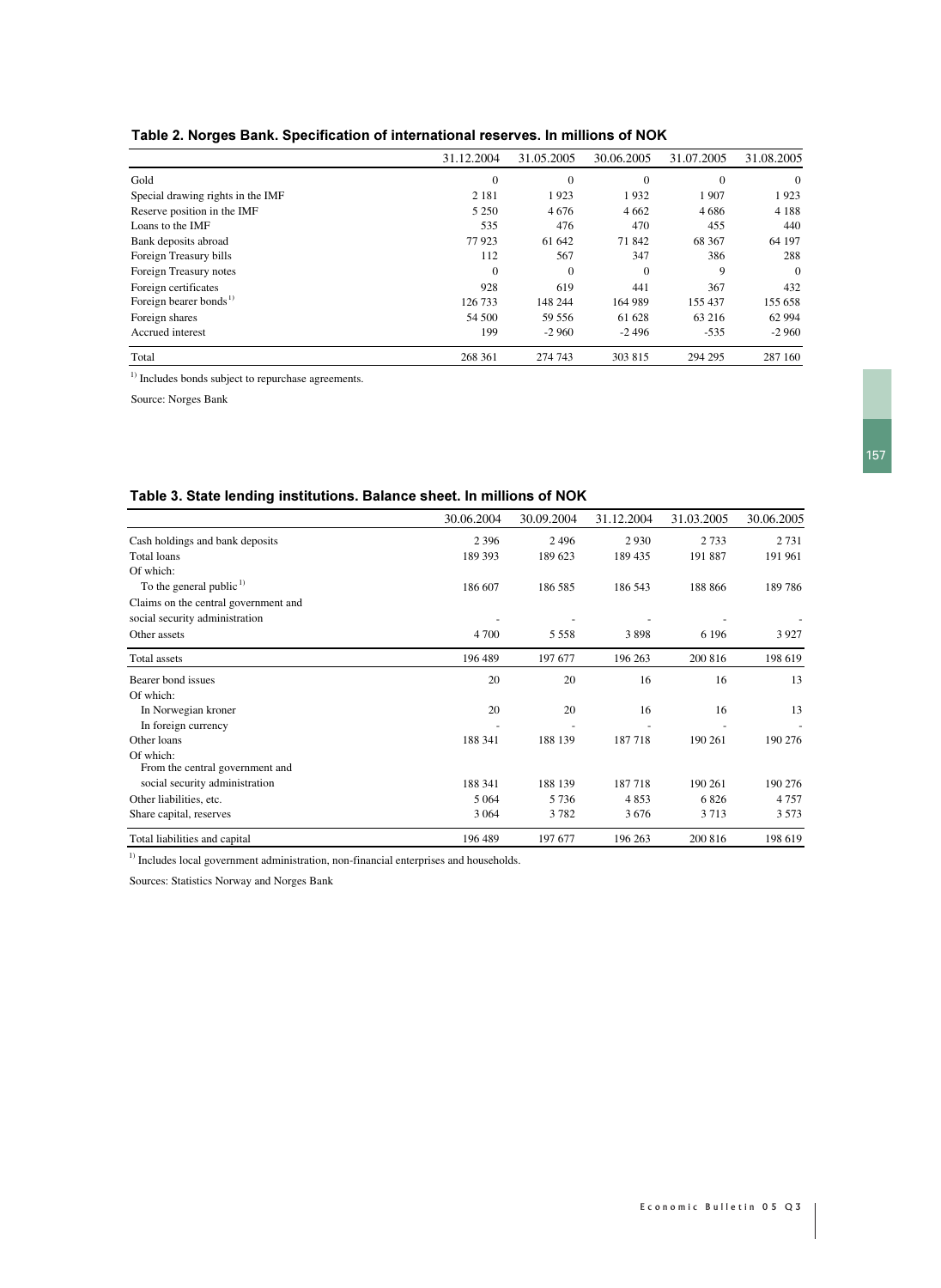### Table 4. Banks.<sup>1)</sup> Balance sheet. In millions of NOK

|                                                                                                                                | 30.06.2004 | 30.09.2004 | 31.12.2004 | 31.03.2005 | 30.06.2005 |
|--------------------------------------------------------------------------------------------------------------------------------|------------|------------|------------|------------|------------|
| Cash                                                                                                                           | 4633       | 4 3 9 0    | 4649       | 4636       | 4893       |
| Deposits with Norges Bank                                                                                                      | 18 04 6    | 29 768     | 37 017     | 34 5 14    | 19 5 9 2   |
| Deposits with Norwegian banks                                                                                                  | 32 390     | 21 230     | 18 3 8 3   | 18 375     | 31 523     |
| Deposits with foreign banks                                                                                                    | 54 376     | 25 867     | 27 174     | 56 638     | 77 649     |
| Treasury bills                                                                                                                 | 7 2 8 0    | 5 0 7 4    | 6451       | 5896       | 6597       |
| Other short-term paper                                                                                                         | 13 626     | 11759      | 8 4 2 9    | 11 626     | 8 3 0 3    |
| Government bonds etc. <sup>2)</sup>                                                                                            | 7 3 0 0    | 7862       | 6858       | 5 7 2 8    | 7704       |
| Other bearer bonds                                                                                                             | 117961     | 118 235    | 125 075    | 125 398    | 132 111    |
| Loans to foreign countries                                                                                                     | 61 235     | 52 597     | 51 570     | 53 315     | 59 448     |
| Loans to the general public                                                                                                    | 1 245 327  | 1 277 267  | 1 303 657  | 1 346 914  | 1 366 370  |
| Of which:                                                                                                                      |            |            |            |            |            |
| In foreign currency                                                                                                            | 85 142     | 82 131     | 72915      | 73 015     | 73 592     |
| Loans to mortgage and finance companies, insurance etc. <sup>3)</sup>                                                          | 125 617    | 92 022     | 92 839     | 102 082    | 108 406    |
| Loans to central government and social security admin.                                                                         | 706        | 713        | 637        | 2 3 8 4    | 2866       |
| Other assets <sup>4)</sup>                                                                                                     | 145 233    | 149 879    | 122 773    | 131 911    | 176 555    |
| Total assets                                                                                                                   | 1833730    | 1796 663   | 1 805 512  | 1 899 417  | 2 002 017  |
| Deposits from the general public                                                                                               | 834 449    | 813 423    | 844 811    | 862 174    | 863 948    |
| Of which:                                                                                                                      |            |            |            |            |            |
| In foreign currency                                                                                                            | 29 771     | 28 7 27    | 29 0 28    | 34 5 93    | 33 879     |
| Deposits from Norwegian banks                                                                                                  | 32 9 24    | 21 254     | 18927      | 20 24 9    | 34 187     |
| Deposits from mortg. and fin. companies, and insurance etc. <sup>3)</sup><br>Deposits from central government, social security | 51 384     | 53 165     | 53 008     | 67218      | 70 605     |
| admin. and state lending institutions                                                                                          | 8 3 0 5    | 8 0 0 8    | 6 1 9 8    | 6447       | 9 0 9 4    |
| Funds from CDs                                                                                                                 | 73819      | 77 116     | 77938      | 87 173     | 87 542     |
| Loans and deposits from Norges Bank                                                                                            | 18745      | 5 5 0 2    | 5 2 7 5    | 3 2 9 6    | 3976       |
| Loans and deposits from abroad                                                                                                 | 246 385    | 226 177    | 222 298    | 268 067    | 289 134    |
| Other liabilities                                                                                                              | 451 220    | 471 127    | 451 256    | 463 819    | 517717     |
| Share capital/primary capital                                                                                                  | 31 708     | 31 7 14    | 31 767     | 32 025     | 32 161     |
| Allocations, reserves etc.                                                                                                     | 77857      | 78 125     | 79 5 26    | 84 907     | 84 695     |
| Net income                                                                                                                     | 6934       | 11 052     | 14 508     | 4 0 4 2    | 8958       |
| Total liabilities and capital                                                                                                  | 1833730    | 1796 663   | 1 805 512  | 1 899 417  | 2 002 017  |
| Specifications:                                                                                                                |            |            |            |            |            |
| Foreign assets                                                                                                                 | 206 172    | 175 553    | 152 371    | 188 017    | 221 617    |
| Foreign debt                                                                                                                   | 504 876    | 492 052    | 460 729    | 506 992    | 549 199    |

<sup>1)</sup> Includes commercial and savings banks.

<sup>2)</sup> Includes government bonds and bonds issued by lending institutions.

<sup>3)</sup> Includes mortgage companies, finance companies, life and non-life insurance companies and other financial institutions.

<sup>4)</sup> Includes unspecified loss provisions (negative figures) and loans and other claims not specified above.

Sources: Statistics Norway and Norges Bank

### Table 5. Banks. $^{\rm 1)}$  Loans and deposits by sector  $^{\rm 2)}$ . In millions of NOK

|                                                | 30.06.2004 | 30.09.2004 | 31.12.2004 | 31.03.2005 | 30.06.2005 |
|------------------------------------------------|------------|------------|------------|------------|------------|
| Loans to:                                      |            |            |            |            |            |
| Local government (incl. municipal enterprises) | 9 2 3 4    | 8913       | 7873       | 11 0 32    | 11 531     |
| Non-financial enterprises $^{3)}$              | 360 523    | 363 014    | 357 722    | 369 438    | 375 104    |
| Households $4)$                                | 875 570    | 905 340    | 938 061    | 966 443    | 979 734    |
| Total loans to the general public              | 1 245 327  | 1 277 267  | 1 303 657  | 1 346 914  | 1 366 370  |
| Deposits from:                                 |            |            |            |            |            |
| Local government (incl.municipal enterprises)  | 43 031     | 37 093     | 41 189     | 44 176     | 50 072     |
| Non-financial enterprises <sup>3)</sup>        | 235 336    | 235 285    | 261 599    | 261 925    | 251896     |
| Households $4$ )                               | 556 083    | 541 045    | 542 022    | 556 073    | 561 980    |
| Total deposits from the general public         | 834 449    | 813 423    | 844 811    | 862 174    | 863 948    |

<sup>1)</sup> Includes commercial and savings banks.

<sup>2)</sup> Includes local government administration, non-financial enterprises and households.

<sup>3)</sup> Includes private enterprises with limited liability etc., and state enterprises.

<sup>4)</sup> Includes sole proprietorships, unincorporated enterprises and wage earners, etc.

Sources: Statistics Norway and Norges Bank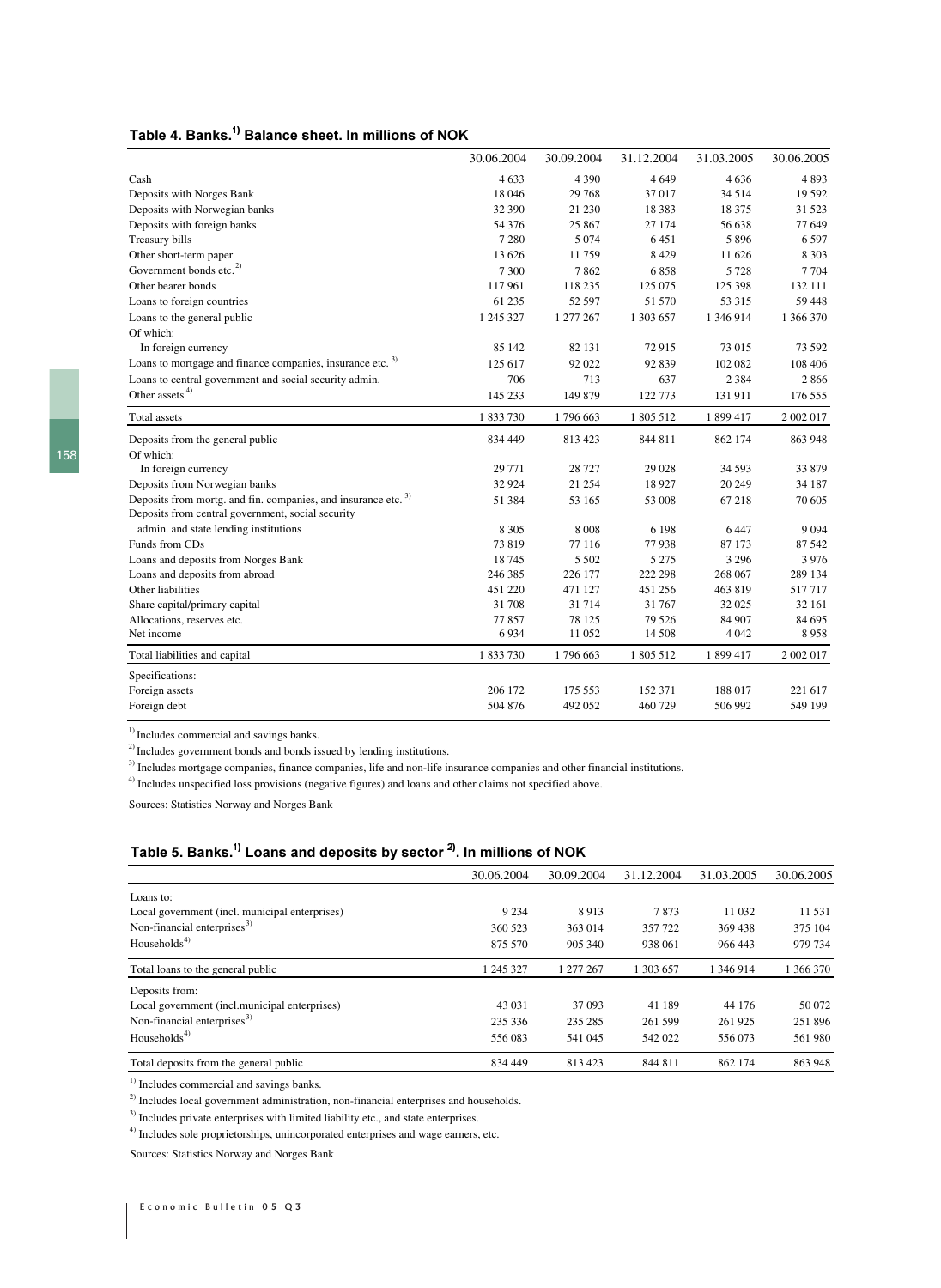#### Table 6. Mortgage companies. Balance sheet. In millions of NOK

|                                                      | 30.06.2004 | 30.09.2004 | 31.12.2004 | 31.03.2005 | 30.06.2005 |
|------------------------------------------------------|------------|------------|------------|------------|------------|
| Cash and bank deposits                               | 3 0 8 4    | 4699       | 2 2 6 3    | 6 708      | 4 3 7 0    |
| Notes and certificates                               | 2 1 6 6    | 3 3 6 6    | 4 2 8 8    | 1815       | 1 5 2 0    |
| Government bonds <sup>1)</sup>                       | 1 1 2 2    | 1606       | 137        | 625        | 135        |
| Other bearer bonds                                   | 60 538     | 59 585     | 53 791     | 59 338     | 68 237     |
| Loans to:                                            |            |            |            |            |            |
| Financial enterprises                                | 41 311     | 43 542     | 47 222     | 51 265     | 51 272     |
| The general public <sup>2)</sup>                     | 222 139    | 225 171    | 236 800    | 241 111    | 244 967    |
| Other sectors                                        | 9443       | 9 1 1 5    | 9 1 8 8    | 8948       | 12 5 67    |
| Others assets <sup>3)</sup>                          | 7623       | 5 0 9 0    | 6485       | 8 9 6 1    | 7868       |
| Total assets                                         | 347 426    | 352 174    | 360 174    | 378 771    | 390 936    |
| Notes and certificates                               | 26 30 3    | 26 755     | 7 1 2 6    | 3 1 9 6    | 1 1 3 3    |
| Bearer bonds issues in NOK <sup>4)</sup>             | 53 665     | 53 468     | 55 764     | 51 519     | 50 562     |
| Bearer bond issues in foreign currency <sup>4)</sup> | 135 009    | 136 285    | 159 559    | 177 152    | 189 431    |
| Other funding                                        | 115 930    | 117 646    | 119 515    | 122 801    | 127 740    |
| Equity capital                                       | 12 893     | 13 140     | 12721      | 13 133     | 13 5 8 6   |
| Other liabilities                                    | 3 6 2 6    | 4 8 8 0    | 5489       | 10 970     | 8484       |
| Total liabilities and capital                        | 347 426    | 352 174    | 360 174    | 378 771    | 390 936    |

<sup>1)</sup> Includes government bonds and bonds issued by state lending institutions.

<sup>2)</sup> Includes local government administration, non-financial enterprises and households.

<sup>3)</sup> Foreign exchange differences in connection with swaps are entered net in this item. This may result in negative figures for some periods.

4) Purchase of own bearer bonds deducted.

Sources: Statistics Norway and Norges Bank

#### Table 7. Finance companies. Balance sheet. In millions of NOK

|                                        | 30.06.2004 | 30.09.2004 | 31.12.2004 | 31.03.2005 | 30.06.2005 |
|----------------------------------------|------------|------------|------------|------------|------------|
| Cash and bank deposits                 | 2 3 6 5    | 2 1 6 6    | 2 2 9 9    | 2095       | 3 0 0 9    |
| Notes and certificates                 | 129        | 134        | 53         | 88         | $\Omega$   |
| Bearer bonds                           | $\Omega$   | $\Omega$   | 61         | 61         | 149        |
| Loans <sup>1)</sup> (gross) to:        | 102 425    | 99 460     | 103 514    | 104 038    | 109 734    |
| The general public <sup>2)</sup> (net) | 96 524     | 94 650     | 98 262     | 97 654     | 103 417    |
| Other sectors (net)                    | 5 6 7 1    | 4 5 5 9    | 5 0 28     | 6 1 4 2    | 6 0 3 4    |
| Other assets <sup>3)</sup>             | 3 0 2 2    | 2 3 8 7    | 2 3 4 5    | 3 2 4 4    | 3 3 0 8    |
| Total assets                           | 107 941    | 104 147    | 108 272    | 109 526    | 116 200    |
| Notes and certificates                 | $\Omega$   | $\Omega$   | $\Omega$   | 30         | 35         |
| Bearer bonds                           | 533        | 657        | 657        | 165        | 200        |
| Loans from non-banks                   | 12 70 6    | 12472      | 12 3 6 6   | 13 597     | 14 091     |
| Loans from banks                       | 78 0 33    | 74 981     | 79 4 20    | 78 930     | 83 994     |
| Other liabilities                      | 7 1 8 3    | 6 5 6 4    | 6 6 5 8    | 6982       | 7027       |
| Capital, reserves                      | 9486       | 9473       | 9 1 7 1    | 9822       | 10853      |
| Total liabilities and capital          | 107 941    | 104 147    | 108 272    | 109 526    | 116 200    |

 $<sup>1)</sup>$  Includes subordinated loan capital and leasing finance.</sup>

<sup>2)</sup> Includes local government administration, non-financial enterprises and households.

<sup>3)</sup> Includes specified and unspecified loan loss provisions (negative figures).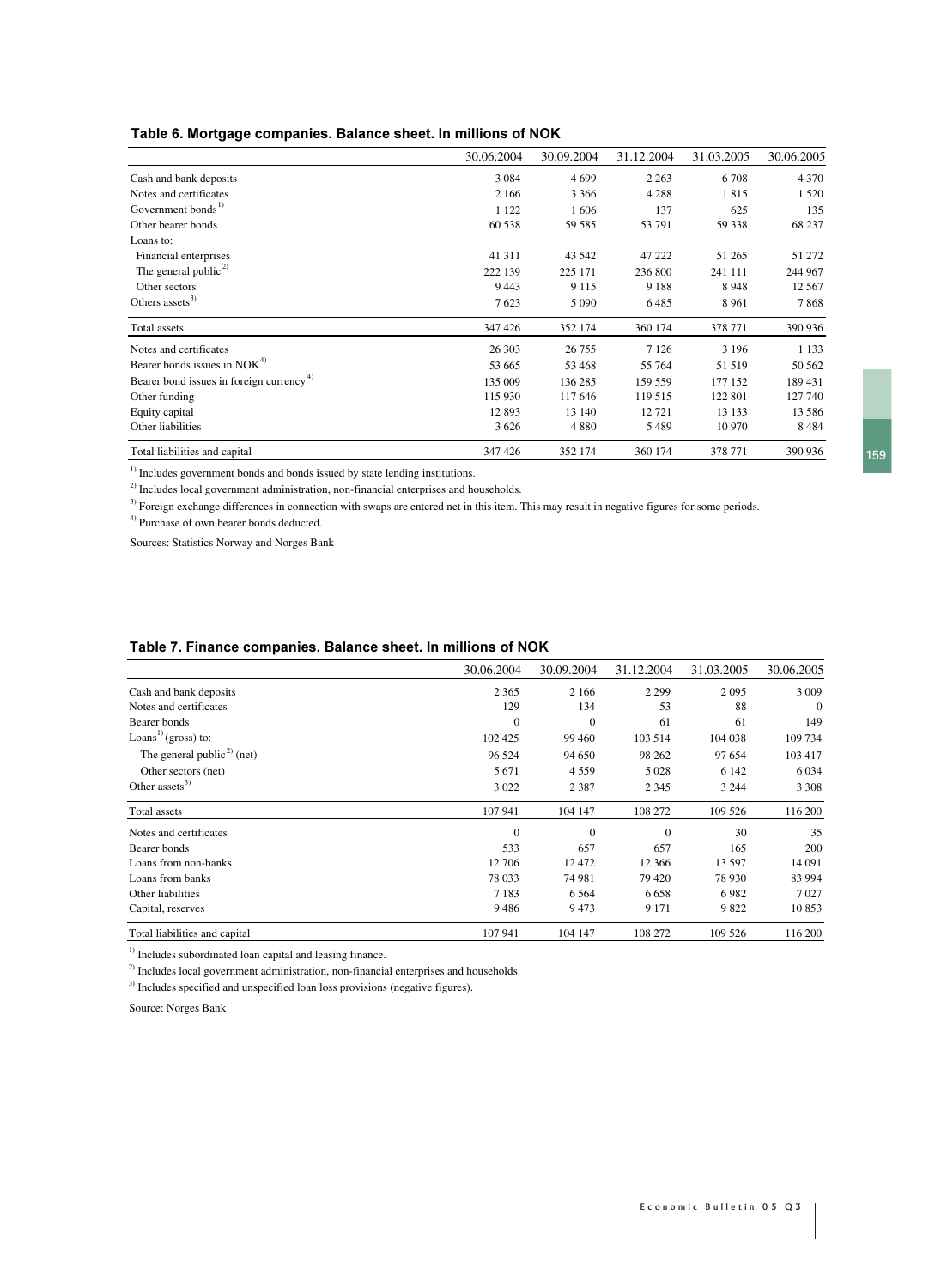#### Table 8. Life insurance companies. Main assets. In millions of NOK

|                                                                     | 30.06.2004 | 30.09.2004 | 31.12.2004 | 31.03.2005 | 30.06.2005 |
|---------------------------------------------------------------------|------------|------------|------------|------------|------------|
| Cash and bank deposits                                              | 18 4 30    | 21879      | 21 393     | 24 5 11    | 27 518     |
| Norwegian notes and certificates                                    | 22 731     | 20 078     | 28 418     | 28 25 3    | 30 4 82    |
| Foreign Treasury bills and notes                                    | 2 5 5 5    | 2 7 6 1    | 5 5 0 9    | 8 8 0 1    | 8799       |
| Norwegian bearer bonds                                              | 147 247    | 146 334    | 141 636    | 145 202    | 145 043    |
| Foreign bearer bonds                                                | 130 335    | 130 826    | 128 066    | 130 729    | 133 140    |
| Norwegian shares, units, primary capital certificates and interests | 50 108     | 61 116     | 66 330     | 70 277     | 73 994     |
| Foreign shares, units, primary capital certificates and interests   | 61 237     | 60 724     | 65 879     | 68 155     | 72 248     |
| Loans to the general public $\frac{1}{2}$                           | 19 737     | 18 380     | 17918      | 17.566     | 17 706     |
| Loans to other sectors                                              | 685        | 650        | 948        | 945        | 939        |
| Other specified assets                                              | 54 559     | 61 061     | 59 385     | 58 989     | 57 726     |
| Total assets                                                        | 507 624    | 523 809    | 535 482    | 553 428    | 567 595    |

<sup>1)</sup> Includes local government administration, non-financial enterprises and households.

Source: Statistics Norway

#### Table 9. Non-life insurance companies. Main assets. In millions of NOK

|                                                                  | 30.06.2004 | 30.09.2004 | 31.12.2004 | 31.03.2005 | 30.06.2005 |
|------------------------------------------------------------------|------------|------------|------------|------------|------------|
| Cash and bank deposits                                           | 8 1 7 9    | 5854       | 5856       | 6 6 5 8    | 7 1 3 6    |
| Norwegian notes and certificates                                 | 12 5 39    | 13 144     | 15 5 37    | 12 109     | 10 680     |
| Foreign notes and certificates                                   | 1 260      | 2 0 9 7    | 4 2 9 2    | 5 6 8 6    | 8 1 6 1    |
| Norwegian bearer bonds                                           | 18730      | 20 320     | 20 0 26    | 20 19 6    | 20 327     |
| Foreign bearer bonds                                             | 12 750     | 12425      | 11796      | 15 179     | 17569      |
| Norwegian shares, units, primary capital certificates, interests | 8 7 3 4    | 9 1 8 2    | 9 5 8 3    | 11 014     | 12 219     |
| Foreign shares, units, primary capital certificates, interests   | 7757       | 8 0 6 3    | 6 1 6 8    | 6833       | 7 2 7 7    |
| Loans to the general public $\frac{1}{1}$                        | 1 2 8 7    | 1 3 3 8    | 1 3 9 6    | 1426       | 1 400      |
| Loans to other sectors                                           | 206        | 200        | 239        | 264        | 268        |
| Other specified assets                                           | 43 497     | 40 169     | 41 3 3 4   | 44 756     | 43 004     |
| Total assets                                                     | 114 939    | 112792     | 116 227    | 124 121    | 128 041    |

<sup>1)</sup> Includes local government administration, non-financial enterprises and households.

Source: Statistics Norway

#### Table 10a. Securities funds' assets. Market value. In millions of NOK

|                                      | 30.06.2004 | 30.09.2004 | 31.12.2004 | 31.03.2005 | 30.06.2005 |
|--------------------------------------|------------|------------|------------|------------|------------|
| Bank deposits                        | 7 1 3 2    | 7059       | 5 6 24     | 8 1 7 3    | 6 7 9 0    |
| Treasury bills, etc. <sup>1)</sup>   | 4 1 3 1    | 3887       | 5 6 0 4    | 4 7 1 2    | 4 1 7 0    |
| Other Norwegian short-term paper     | 21 218     | 19464      | 16 508     | 16850      | 18 9 10    |
| Foreign short-term paper             | 236        | 245        | 279        | 318        | 297        |
| Government bonds, etc. <sup>2)</sup> | 5435       | 6 2 7 8    | 6 1 3 2    | 5498       | 5 6 5 8    |
| Other Norwegian bonds                | 30 379     | 34 073     | 37 102     | 39 5 68    | 40 122     |
| Foreign bonds                        | 6950       | 7 2 3 2    | 8 2 5 6    | 9424       | 8 7 2 2    |
| Norwegian equities                   | 32 627     | 33 617     | 35 854     | 37 631     | 40 937     |
| Foreign equities                     | 53 674     | 56 304     | 64 169     | 73 840     | 73 822     |
| Other assets                         | 4 1 5 7    | 4 3 3 4    | 4 6 8 0    | 5 1 2 3    | 5 2 3 4    |
| Total assets                         | 165 937    | 172492     | 184 208    | 201 138    | 204 661    |

 $^{\rm 1)}$  Comprises Treasury bills and other certificates issued by state lending institutions.

<sup>2)</sup> Comprises government bonds and bonds issued by state lending institutions.

Sources: Norges Bank and Norwegian Central Securities Depository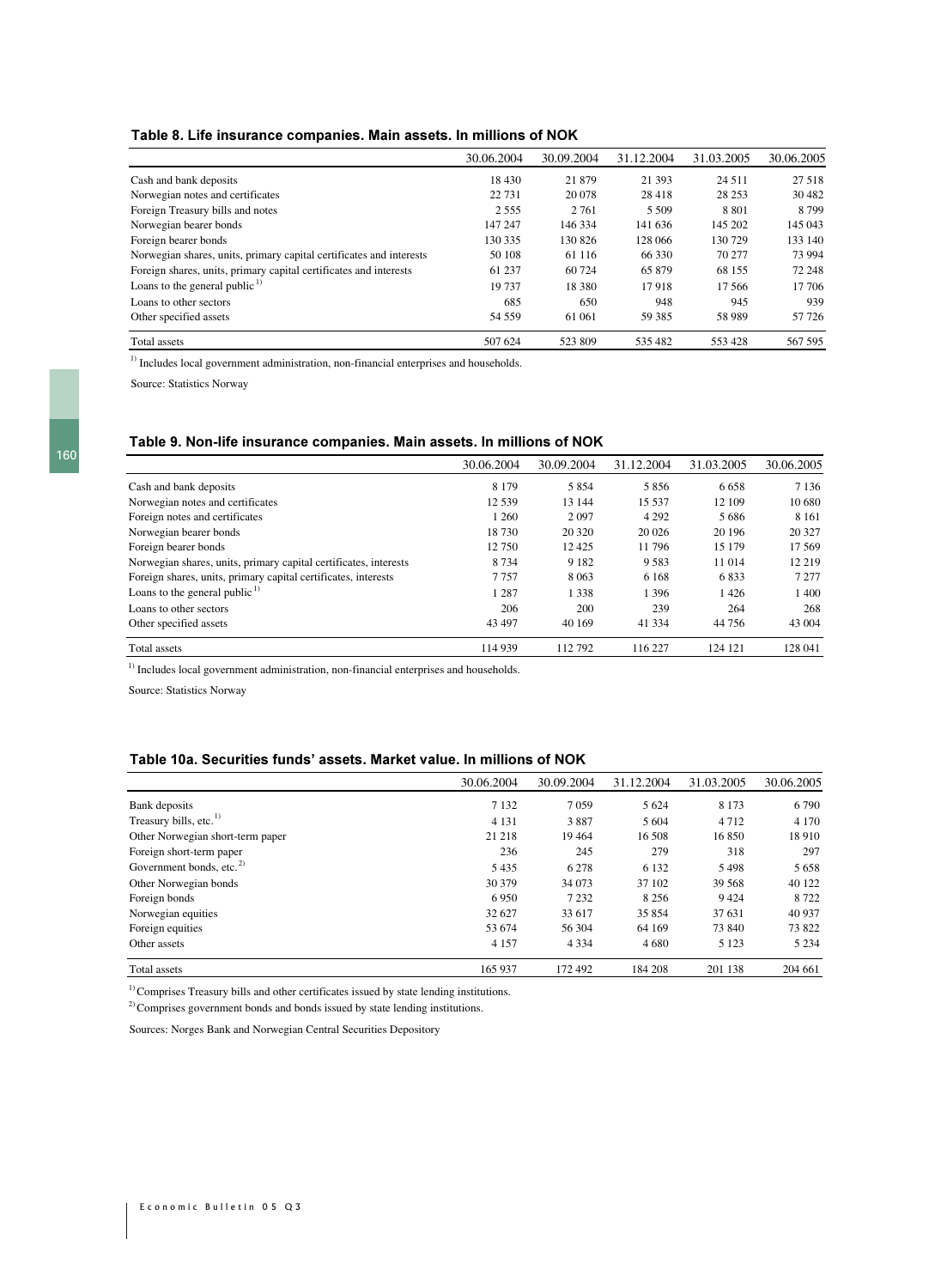#### Table 10b. Securities funds' assets under management by holding sector. Market value. In millions of NOK

|                                                       | 30.06.2004 | 30.09.2004 | 31.12.2004 | 31.03.2005 | 30.06.2005 |
|-------------------------------------------------------|------------|------------|------------|------------|------------|
| Central government and social security administration | 586        | 511        | 450        | 369        | 269        |
| <b>Banks</b>                                          | 2 2 2 5    | 2 3 9 6    | 2642       | 2 740      | 1664       |
| Other financial enterprises                           | 40 107     | 45 977     | 53 293     | 58 513     | 61 349     |
| Local government admin. and municipal enterprises     | 13 799     | 14 109     | 14 847     | 15 254     | 15 4 33    |
| Other enterprises                                     | 23 6 6 9   | 22 244     | 21 4 7 4   | 25 220     | 24 5 5 8   |
| Households                                            | 75 699     | 76 507     | 79 626     | 83 851     | 84 741     |
| Rest of the world                                     | 6.508      | 7403       | 8 5 3 1    | 11 844     | 13 299     |
| Total assets under management                         | 162 592    | 169 148    | 180 863    | 197 792    | 201 315    |

Sources: Norges Bank and the Norwegian Central Securities Depository

# Securities statistics

## Table 11. Shareholdings registered with the Norwegian Central Securities Depository (VPS), by holding sector. Estimated market value. In millions of NOK

| Holding sector                                            | 30.06.2004 | 30.09.2004 | 31.12.2004 | 31.03.2005 | 30.06.2005 |
|-----------------------------------------------------------|------------|------------|------------|------------|------------|
| Central government and social security administration     | 313 479    | 330 408    | 336 151    | 357 770    | 405 255    |
| Norges Bank                                               | 3          | 3          | 3          | 3          | 3          |
| State lending institutions                                | 20         | 21         | 3          | 3          | 3          |
| Banks                                                     | 24 8 31    | 15 806     | 18 4 32    | 20 367     | 22 9 98    |
| Insurance companies                                       | 29 701     | 32 2 2 6   | 33 355     | 32 668     | 35 440     |
| Mortgage companies                                        |            |            |            |            | 2          |
| Finance companies                                         | 2          | 3          | 3          | 3          | 3          |
| Mutual funds                                              | 35 122     | 36 659     | 38 868     | 41 328     | 44 407     |
| Other financial enterprises                               | 27 699     | 28 491     | 27 785     | 29 600     | 29 143     |
| Local government administration and municipal enterprises | 4726       | 4 9 9 6    | 5 1 5 8    | 5425       | 5 5 9 0    |
| State enterprises                                         | 8731       | 7 1 8 8    | 7356       | 8 1 9 8    | 8849       |
| Other private enterprises                                 | 162 929    | 168 838    | 192 688    | 198 528    | 221 011    |
| Wage-earning households                                   | 50 028     | 54 4 23    | 58 397     | 62 678     | 66 141     |
| Other households                                          | 2 3 6 5    | 2632       | 2 5 2 2    | 2601       | 3013       |
| Rest of the world                                         | 271 278    | 316 727    | 343 992    | 398 321    | 433 450    |
| Unspecified sector                                        | 502        | 496        | 355        | 312        | 341        |
| Total                                                     | 931 424    | 998 924    | 1 065 067  | 1 157 804  | 1 275 650  |

Sources: Norwegian Central Securities Depository and Norges Bank

# Table 12. Share capital and primary capital certificates registered with the Norwegian Central Securities Depository, by issuing sector. Nominal value. In millions of NOK

|                                                           | 30.06.2004   | 30.09.2004   | 31.12.2004   | 31.03.2005 | 30.06.2005 |
|-----------------------------------------------------------|--------------|--------------|--------------|------------|------------|
| <b>Banks</b>                                              | 30 146       | 30 140       | 31 195       | 31 453     | 31763      |
| Insurance companies                                       | 1584         | 1584         | 1561         | 1 5 6 1    | 1600       |
| Mortgage companies                                        | 2 2 4 4      | 2 2 4 4      | 2 2 4 4      | 2 2 4 4    | 2 2 4 4    |
| Finance companies                                         |              |              |              |            | 5          |
| Other financial enterprises                               | 17 069       | 16 9 95      | 16 5 87      | 16 68 6    | 16 7 26    |
| Local government administration and municipal enterprises | 197          | 197          | 197          | 197        | 197        |
| State enterprises                                         | 18 277       | 17945        | 17 797       | 17801      | 17735      |
| Other private enterprises                                 | 45 5 88      | 47 199       | 48 627       | 48 988     | 49 5 35    |
| Rest of the world                                         | 7 2 0 6      | 7 2 5 0      | 6 7 7 2      | 7 2 3 0    | 9 5 5 5    |
| Unspecified sector                                        | $\mathbf{0}$ | $\mathbf{0}$ | $\mathbf{0}$ | $\theta$   | $\Omega$   |
| Total                                                     | 122 317      | 123 560      | 124 985      | 126 165    | 129 360    |

Sources: Norwegian Central Securities Depository and Norges Bank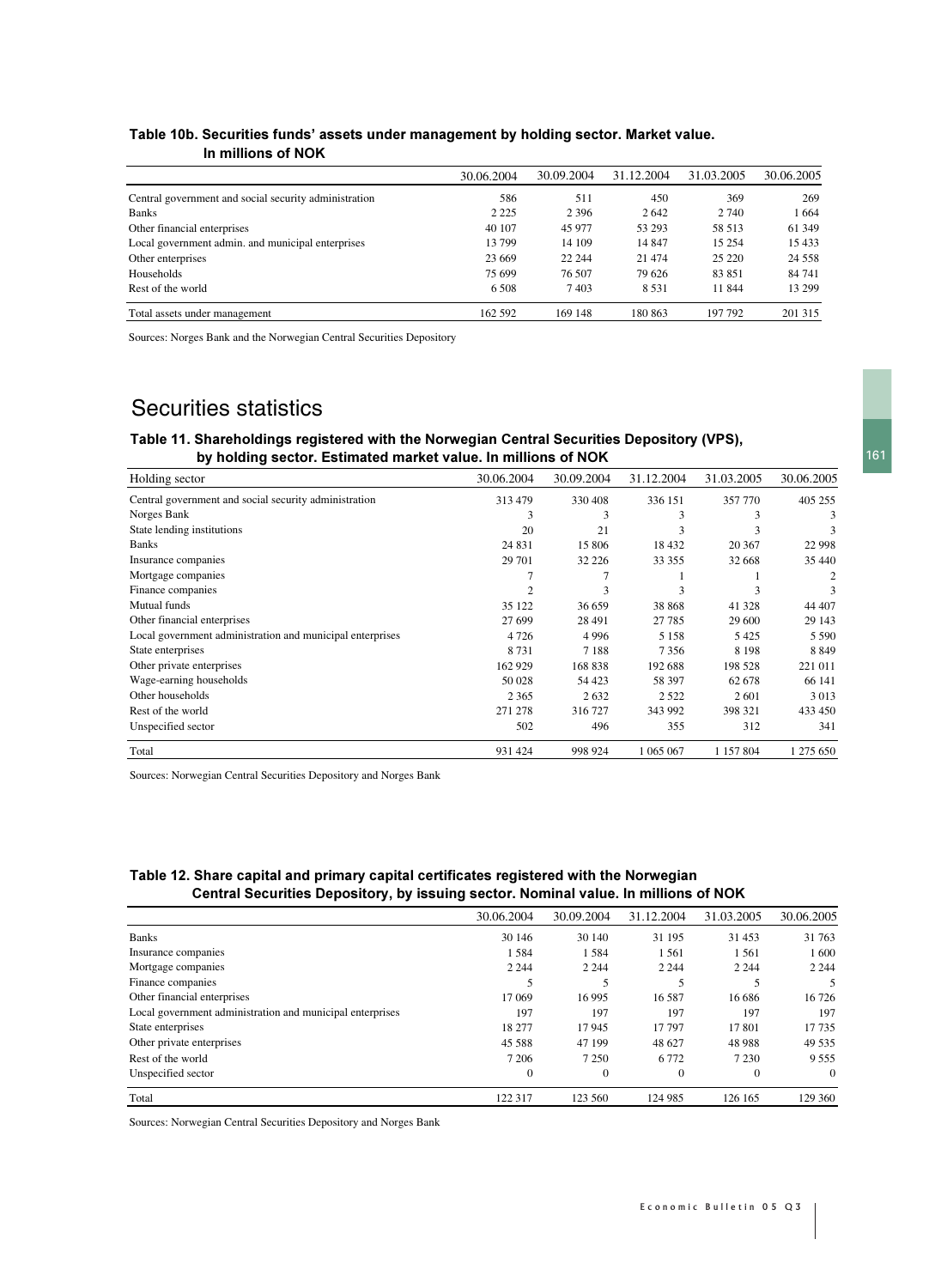## Table 13. Net purchases and net sales (-) in the primary and secondary markets of shares registered with the Norwegian Central Securities Depository, by purchasing, selling and issuing sector<sup>1)</sup>. Estimated market value. In millions of NOK

| 2005 Q2                   |              |                |          |              |              |                |              |          | Purchasing/selling sector |          |                |                |                |              |              |              |                    |
|---------------------------|--------------|----------------|----------|--------------|--------------|----------------|--------------|----------|---------------------------|----------|----------------|----------------|----------------|--------------|--------------|--------------|--------------------|
|                           | Cent.gov't   |                |          |              |              |                |              |          |                           | Local    |                |                | Wage-          |              | Rest         |              |                    |
|                           | and          |                | State    |              | Insur.       | Mort.          | Fin.         |          | Other                     | gov't &  |                | Other          | earning        | Other        | of           |              |                    |
|                           | social       | Norges         | lending  |              | com-         | com-           | com-         | Secur.   | financ.                   | munic.   | State          | private        | house-         | house-       | the          | Unsp.        |                    |
| Issuing sector            | security     | Bank           | inst.    | <b>Banks</b> | panies       | panies         | panies       | funds    | enterpr.                  | enterpr. | enterpr.       | enterpr.       | holds          | holds        | world        | sector       | Total <sup>2</sup> |
| <b>Banks</b>              | $\mathbf{0}$ | $\mathbf{0}$   | $\Omega$ | $-217$       | $-371$       | $\mathbf{0}$   | $\Omega$     | $-236$   | $-31$                     | $\Omega$ | $\mathbf{0}$   | $-241$         | $-374$         | $-106$       | 652          | $-2$         | 74                 |
| Insurance companies       | $\mathbf{0}$ | $\mathbf{0}$   | $\Omega$ | -1           | $\Omega$     | $\mathbf{0}$   | $\Omega$     | -5       | 57                        | -8       | $-2$           | 17             | $\overline{0}$ |              | 84           | $\mathbf{0}$ | 142                |
| Mortgage companies        | $\mathbf{0}$ | $\mathbf{0}$   | $\Omega$ | $\Omega$     | $\Omega$     | $\mathbf{0}$   | $\Omega$     | $\Omega$ | $\Omega$                  | $\Omega$ | $\mathbf{0}$   | $\overline{0}$ | $\mathbf{0}$   | $\mathbf{0}$ | $\Omega$     | $\mathbf{0}$ | $\mathbf{0}$       |
| Finance companies         | $\mathbf{0}$ | $\mathbf{0}$   | $\Omega$ | $\Omega$     | $\Omega$     | $\mathbf{0}$   | $\Omega$     | $\Omega$ | $\Omega$                  | $\Omega$ | $\mathbf{0}$   | $\overline{2}$ | $-2$           | $\Omega$     | $\Omega$     | $\mathbf{0}$ | $\Omega$           |
| Other financial enterpr.  | 250          | $\mathbf{0}$   | $\Omega$ | 854          | $-2723$      | $\mathbf{0}$   | $\Omega$     | $-481$   | 136                       | $-30$    | $\mathbf{0}$   | $-832$         | $-1001$        | $-50$        | 3938         | $-3$         | 57                 |
| Local gov't. admin. and   |              |                |          |              |              |                |              |          |                           |          |                |                |                |              |              |              |                    |
| municipal enterprises     | $\mathbf{0}$ | $\mathbf{0}$   | $\Omega$ | $\Omega$     | -1           | $\mathbf{0}$   | $\Omega$     | 41       | $-1$                      |          | $\mathbf{0}$   | $-20$          | $-20$          | $\Omega$     | $^{-1}$      | $\mathbf{0}$ | $\mathbf{0}$       |
| State enterprises         | $-12314$     | $\overline{0}$ | $\Omega$ | 894          | 319          | $\mathbf{0}$   | $\mathbf{0}$ | 79       | $-32$                     | $-51$    | 683            | $-1414$        | 32             | $-15$        | 10859        | $\mathbf{0}$ | 40                 |
| Other private enterprises | $-1854$      | $\mathbf{0}$   | $\Omega$ | 652          | $-519$       | 2              | $\Omega$     | 286      | $-2.587$                  | $-244$   | $-30$          | 1055           | $-2700$        | $-34$        | 1864         | $-4$         | 5 3 1 4            |
| Rest of the world         | 49           | $\mathbf{0}$   | 0        | 6 2 1 5      | $-303$       | $\mathbf{0}$   | $\Omega$     | $-144$   | $-1632$                   | $-21$    | $\overline{4}$ | $-764$         | -656           | 37           | $-730$       | $\mathbf{0}$ | 2055               |
| Unspecified sector        | $\mathbf{0}$ | $\mathbf{0}$   | $\Omega$ | $\Omega$     | $\mathbf{0}$ | $\mathbf{0}$   | $\Omega$     | $\Omega$ | $\Omega$                  | $\Omega$ | $\mathbf{0}$   | $\mathbf{0}$   | $\mathbf{0}$   | $\Omega$     | $\mathbf{0}$ | $\mathbf{0}$ | $\Omega$           |
| Total                     | $-13869$     | $\mathbf{0}$   |          | 10 398       | $-3598$      | $\overline{2}$ | 0            | $-2031$  | $-4090$                   | $-353$   | 654            | $-2197$        | $-4722$        | -166         | 27 665       | $-9$         | 7683               |

<sup>1)</sup> Issues at issue price + purchases at market value – sales at market value – redemptions at redemption value.

 $^{2)}$  Total shows net issues in the primary market. Purchases and sales in the secondary market result in redistribution between owner sectors, but add up to 0.

Sources: Norwegian Central Securities Depository and Norges Bank

## Table 14. Bondholdings in NOK registered with the Norwegian Central Securities Depository, by holding sector. Market value. In millions of NOK

|                                                           | 30.06.2004 | 30.09.2004 | 31.12.2004 | 31.03.2005   | 30.06.2005 |
|-----------------------------------------------------------|------------|------------|------------|--------------|------------|
| Central government and social security administration     | 28 049     | 27 25 6    | 34 470     | 30 231       | 32 967     |
| Norges Bank                                               | 7571       | 7963       | $\theta$   | $\mathbf{0}$ | $\theta$   |
| State lending institutions                                | 105        | 101        | 82         | 78           | 61         |
| <b>Banks</b>                                              | 90 254     | 92 251     | 90 599     | 86817        | 93 369     |
| Insurance companies                                       | 221 806    | 230 185    | 225 084    | 228 508      | 229 717    |
| Mortgage companies                                        | 16 630     | 17785      | 16 4 61    | 17044        | 13 616     |
| Finance companies                                         | 110        | 135        | 113        | 148          | 148        |
| <b>Mutual</b> funds                                       | 37 329     | 41 894     | 44 966     | 46 656       | 46 963     |
| Other financial enterprises                               | 8 0 4 2    | 9 1 1 9    | 9 0 9 3    | 8952         | 7472       |
| Local government administration and municipal enterprises | 22 943     | 23 979     | 23 228     | 22 4 44      | 23 910     |
| State enterprises                                         | 2 7 5 6    | 2857       | 2829       | 3410         | 3 0 6 4    |
| Other private enterprises                                 | 25 201     | 25 8 21    | 27 136     | 27 259       | 29 736     |
| Wage-earning households                                   | 22 390     | 22 4 8 1   | 22 560     | 23 3 27      | 23 832     |
| Other households                                          | 7448       | 7804       | 7694       | 8 0 6 5      | 7890       |
| Rest of the world                                         | 77 176     | 72 241     | 67815      | 74 366       | 78 493     |
| Unspecified sector                                        | 228        | 216        | 113        | 89           | 79         |
| Total                                                     | 568 038    | 582091     | 572 245    | 577 396      | 591 320    |

Sources: Norwegian Central Securities Depository and Norges Bank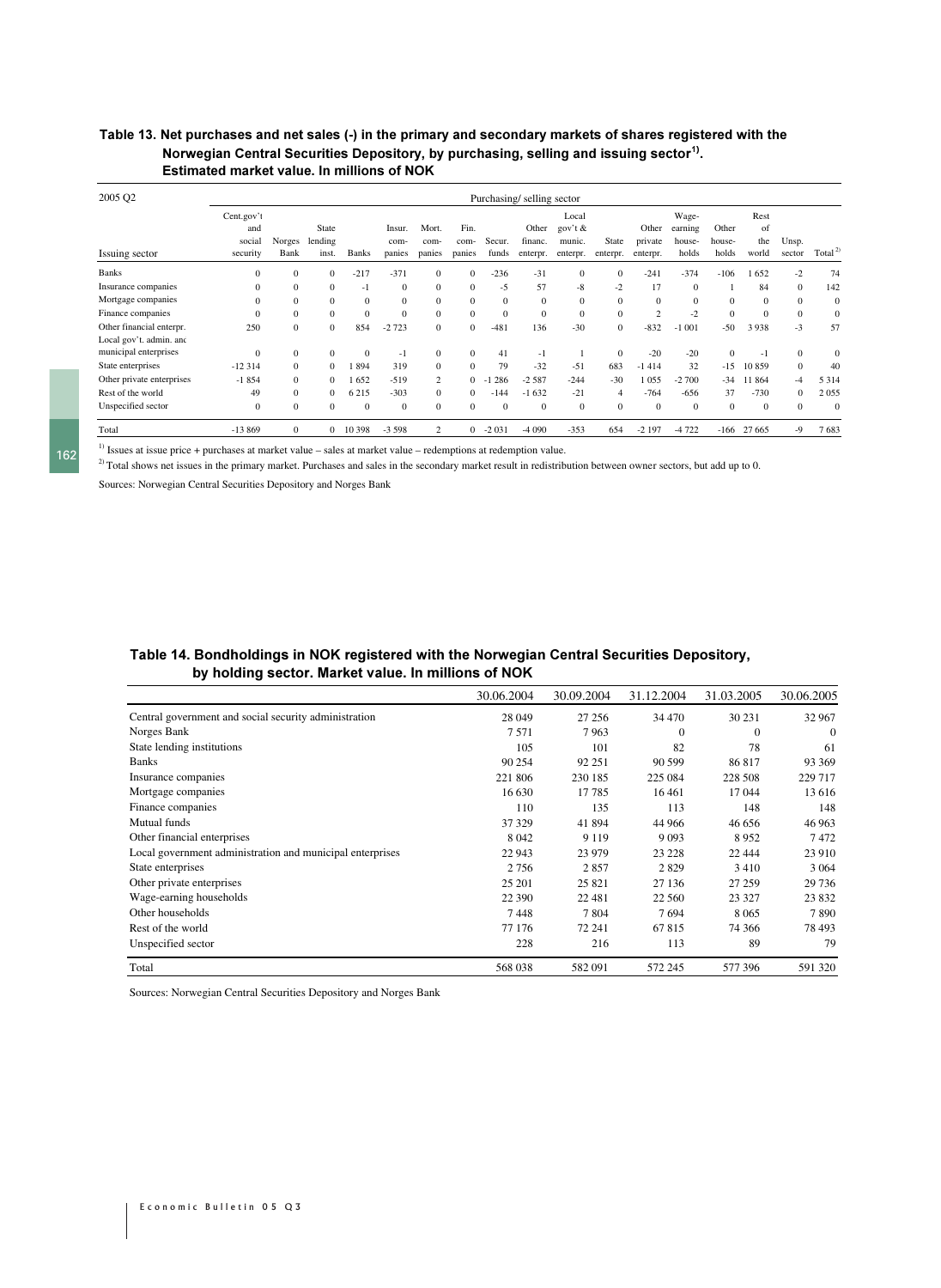### Table 15. Bondholdings in NOK registered with the Norwegian Central Securities Depository, by issuing sector. Nominal value. In millions of NOK

|                                                           | 30.06.2004     | 30.09.2004   | 31.12.2004   | 31.03.2005 | 30.06.2005 |
|-----------------------------------------------------------|----------------|--------------|--------------|------------|------------|
| Central government and social security administration     | 157 012        | 159 945      | 134 748      | 138 348    | 145 848    |
| State lending institutions                                | 123            | 119          | 98           | 94         | 73         |
| <b>Banks</b>                                              | 174 496        | 180 675      | 185 988      | 191410     | 195 609    |
| Insurance companies                                       | 252            | 252          | 252          | 252        | 252        |
| Mortgage companies                                        | 58 968         | 60 651       | 61 791       | 57 0 35    | 54 74 6    |
| Finance companies                                         | 500            | 625          | 625          | 125        | 200        |
| Other financial enterprises                               | 2699           | 2699         | 3671         | 3671       | 3973       |
| Local government administration and municipal enterprises | 58 505         | 59 047       | 60 616       | 60 309     | 62 080     |
| State enterprises                                         | 33 107         | 33 404       | 33 595       | 33 595     | 26 9 94    |
| Other private enterprises                                 | 36 0 35        | 34 898       | 37 210       | 39 518     | 44 44 1    |
| Households                                                | 213            | 99           | 96           | 35         | 13         |
| Rest of the world                                         | 21 096         | 21 657       | 22 2 5 5     | 22 29 9    | 22 730     |
| Unspecified sector                                        | $\overline{0}$ | $\mathbf{0}$ | $\mathbf{0}$ | $\theta$   | $\Omega$   |
| Total                                                     | 543 006        | 554 072      | 540 946      | 546 690    | 556 960    |

Sources: Norwegian Central Securities Depository and Norges Bank

# Table 16. Net purchases and net sales (-) in the primary and secondary markets for NOK-denominated bonds registered with the Norwegian Central Securities Depository, by purchasing, selling and issuing sector. $^{\rm 1)}$ Market value. In millions of NOK

| 2005 Q2                                             |                                         |                              |                                |                 |                          |                             |                          |                           | Purchasing/selling sector    |                                        |                     |                              |                                     |                          |                            |                              |                    |
|-----------------------------------------------------|-----------------------------------------|------------------------------|--------------------------------|-----------------|--------------------------|-----------------------------|--------------------------|---------------------------|------------------------------|----------------------------------------|---------------------|------------------------------|-------------------------------------|--------------------------|----------------------------|------------------------------|--------------------|
| Issuing sector                                      | Cent.gov't<br>and<br>social<br>security | Norges<br>Bank               | State<br>lending<br>inst.      | <b>Banks</b>    | Insur.<br>com-<br>panies | Mort.<br>com-<br>panies     | Fin.<br>com-<br>panies   | Secur.<br>funds           | Other<br>financ.<br>enterpr. | Local<br>gov't &<br>munic.<br>enterpr. | State<br>enterpr.   | Other<br>private<br>enterpr. | Wage-<br>earning<br>house-<br>holds | Other<br>house-<br>holds | Rest<br>of<br>the<br>world | Unsp.<br>sector              | Total <sup>2</sup> |
| Central government<br>and social security<br>admin. | $-1999$                                 | $\mathbf{0}$                 | $\mathbf{0}$                   | 67              | 4 2 9 3                  | $-5$                        | $\mathbf{0}$             | $-504$                    | 190                          | $-365$                                 | $-72$               | $-92$                        | $-12$                               | $-53$                    | 9656                       | $\Omega$                     | 11 105             |
| State lending inst.<br><b>Banks</b>                 | $\boldsymbol{0}$<br>$-219$              | $\mathbf{0}$<br>$\mathbf{0}$ | $-21$<br>$\mathbf{0}$          | $-3$<br>3 9 4 0 | $-1$<br>4572             | $\mathbf{0}$<br>078<br>$-1$ | $\mathbf{0}$<br>35       | $\overline{0}$<br>3 2 5 5 | $\boldsymbol{0}$<br>$-969$   | $\boldsymbol{0}$<br>558                | $\mathbf{0}$<br>121 | $\mathbf{0}$<br>526          | $\boldsymbol{0}$<br>356             | $\theta$<br>646          | $\mathbf{0}$<br>$-276$     | $\mathbf{0}$<br>3            | $-25$<br>11 471    |
| Insurance companies<br>Mortgage companies           | $\mathbf{0}$<br>$-676$                  | $\mathbf{0}$<br>$\Omega$     | $\mathbf{0}$<br>$\overline{0}$ | $-5$<br>$-1392$ | 19<br>$-2933$            | $\mathbf{0}$<br>$-1653$     | $\mathbf{0}$<br>$\Omega$ | $-11$<br>228              | 13<br>17                     | 2<br>$-112$                            | $\mathbf{0}$<br>-5  | $\overline{3}$<br>$-141$     | $\mathbf{0}$<br>204                 | $\mathbf{0}$<br>$-187$   | $-24$<br>$-95$             | $\mathbf{0}$<br>$\mathbf{0}$ | $-3$<br>$-6745$    |
| Finance companies<br>Other financial                | $\mathbf{0}$                            | $\mathbf{0}$                 | $\mathbf{0}$                   | $-252$          | $\overline{2}$           | $\overline{0}$              | $\mathbf{0}$             | $-46$                     | $\mathbf{0}$                 | 46                                     | $\mathbf{0}$        | $-16$                        | $-11$                               | 3                        | $-151$                     | $\mathbf{0}$                 | $-425$             |
| enterprises<br>Local gov't. admin.<br>and municipal | $\boldsymbol{0}$                        | $\mathbf{0}$                 | $\mathbf{0}$                   | 113             | 96                       | $\mathbf{0}$                | $\mathbf{0}$             | 135                       | $-12$                        | 25                                     | $\mathbf{1}$        | $-7$                         | $-38$                               | $-64$                    | 55                         | $-1$                         | 302                |
| enterprises                                         | $-287$                                  | $\Omega$                     | $\mathbf{0}$                   | 2 0 6 6         | 661                      | $-22$                       | $\mathbf{0}$             | $-619$                    | $-364$                       | 1075                                   | 40                  | $-119$                       | $-32$                               | $-20$                    | $-168$                     | $\Omega$                     | 2 2 1 2            |
| State enterprises<br>Other                          | 93                                      | $\mathbf{0}$                 | $\overline{0}$                 | $-2805$         | $-2679$                  | $\mathbf{0}$                | $\mathbf{0}$             | $-11$                     | $-556$                       | 80                                     | 264                 | $-349$                       | $-54$                               | $-120$                   | $-464$                     | $\mathbf{0}$                 | $-6601$            |
| private enterprises                                 | $-60$                                   | $\mathbf{0}$                 | $\overline{0}$                 | 2 1 8 6         | 1044                     | $-10$                       | $\mathbf{0}$             | 644                       | $-163$                       | $-109$                                 | 109                 | 2 3 4 8                      | 161                                 | 62                       | 1 1 7 7                    | $\Omega$                     | 7388               |
| Households                                          | $\mathbf{0}$                            | $\mathbf{0}$                 | $\mathbf{0}$                   | $\mathbf{0}$    | $\mathbf{0}$             | $\mathbf{0}$                | $\overline{0}$           | $\overline{0}$            | $\theta$                     | $\overline{0}$                         | $\mathbf{0}$        | $\mathbf{0}$                 | $\mathbf{0}$                        | $\theta$                 | $\mathbf{0}$               | $\mathbf{0}$                 | $\mathbf{0}$       |
| Rest of the world                                   | $\mathbf{0}$                            | $\mathbf{0}$                 | $\mathbf{0}$                   | $-111$          | $-532$                   | $\mathbf{0}$                | $\mathbf{0}$             | $-553$                    | 193                          | 25                                     | $\mathbf{0}$        | 393                          | 663                                 | 73                       | 324                        |                              | 475                |
| Unspecified sector                                  | $\boldsymbol{0}$                        | $\mathbf{0}$                 | $\mathbf{0}$                   | $\mathbf{0}$    | $\mathbf{0}$             | $\mathbf{0}$                | $\overline{0}$           | $\overline{0}$            | $\theta$                     | $\boldsymbol{0}$                       | $\mathbf{0}$        | $\mathbf{0}$                 | $\boldsymbol{0}$                    | $\mathbf{0}$             | $\mathbf{0}$               | $\mathbf{0}$                 | $\mathbf{0}$       |
| Total                                               | $-3147$                                 | $\Omega$                     | $-21$                          | 3 802           | 4 5 4 0                  | $-2768$                     | 35                       | 2 5 2 0                   | $-1651$                      | 1 2 2 6                                | 457                 | 2548                         | 1 2 3 6                             | 340                      | 10 0 35                    | $\overline{4}$               | 19 155             |

<sup>1)</sup> Issues at issue price + purchases at market value – sales at market value – redemptions at redemption value.

 $^{2)}$  Total shows net issues in the primary market. Purchases and sales in the secondary market result in redistribution between owner sectors, but add up to 0.

Sources: Norwegian Central Securities Depository and Norges Bank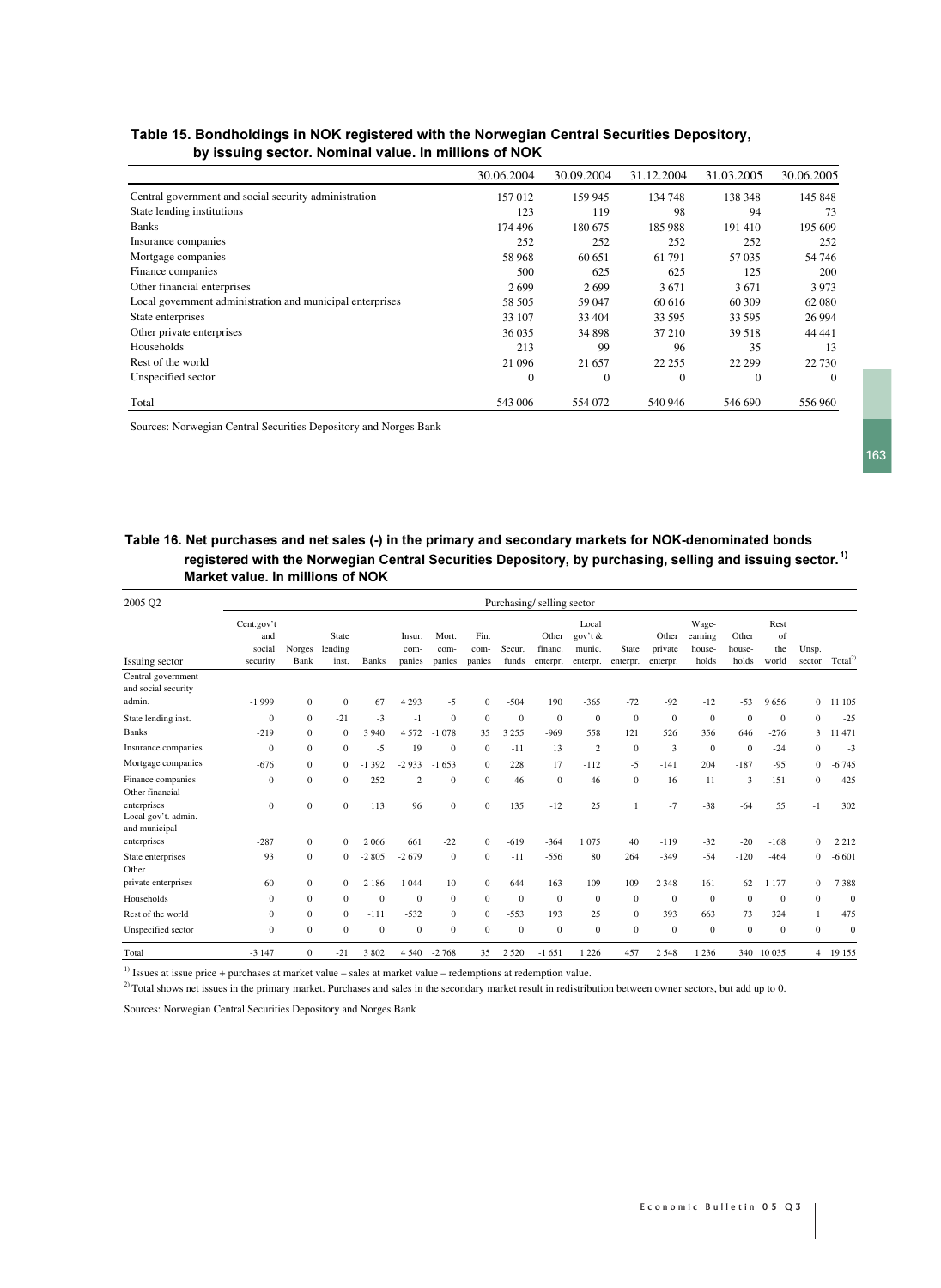### Table 17. NOK-denominated short-term paper registered with the Norwegian Central Securities Depository by holding sector. Market value. In millions of NOK

|                                                           | 30.06.2004   | 30.09.2004 | 31.12.2004 | 31.03.2005     | 30.06.2005 |
|-----------------------------------------------------------|--------------|------------|------------|----------------|------------|
| Central government and social security administration     | 1 3 7 9      | 1812       | 11 741     | 9512           | 11 115     |
| Norges Bank                                               | 10 232       | 10 117     | 0          | $\Omega$       | 0          |
| State lending institutions                                | $\Omega$     | $\Omega$   | 0          |                | $\Omega$   |
| <b>Banks</b>                                              | 19 510       | 17 117     | 16938      | 18 273         | 14 905     |
| Insurance companies                                       | 46 338       | 43 4 89    | 54 064     | 48787          | 51 632     |
| Mortgage companies                                        | 2710         | 3 1 4 5    | 3 1 6 2    | 1 3 6 1        | 620        |
| Finance companies                                         | 17           | 3          | $\theta$   | $\overline{0}$ | $\theta$   |
| Mutual funds                                              | 25 3 64      | 23 781     | 22 610     | 22 072         | 23 233     |
| Other financial enterprises                               | 5411         | 4 1 5 8    | 4 604      | 3 9 9 0        | 3911       |
| Local government administration and municipal enterprises | 1826         | 2022       | 1 5 9 3    | 1 2 1 6        | 1653       |
| State enterprises                                         | 2 5 6 3      | 4 3 4 8    | 4418       | 7415           | 2818       |
| Other private enterprises                                 | 2064         | 2 2 7 6    | 2 3 5 8    | 2 3 0 6        | 2053       |
| Wage-earning households                                   | 37           | 17         | 22         | 29             | 30         |
| Other households                                          | 852          | 880        | 913        | 685            | 709        |
| Rest of the world                                         | 9 1 9 2      | 6 5 3 3    | 4 8 8 2    | 5473           | 7 1 4 0    |
| Unspecified sector                                        | $\mathbf{0}$ | $\Omega$   | $\theta$   | $\overline{0}$ | $\Omega$   |
| Total                                                     | 127495       | 119 698    | 127 304    | 121 118        | 119 820    |

Sources: Norwegian Central Securities Depository and Norges Bank

## Table 18. Outstanding short-term paper, by issuing sector. $^{\textrm{\tiny{1}})}$ Nominal value. In millions of NOK

| Issuing sector                                        | 30.06.2004 | 30.09.2004 | 31.12.2004 | 31.03.2005     | 30.06.2005     |
|-------------------------------------------------------|------------|------------|------------|----------------|----------------|
| Central government and social security administration | 66 426     | 61 051     | 66 000     | 53 000         | 54 000         |
| Counties                                              | 694        | 694        | 554        | 565            | 505            |
| Municipalities                                        | 5 2 8 1    | 5 2 8 7    | 4 6 3 1    | 4919           | 4 4 0 3        |
| State lending institutions                            | 0          | $\Omega$   | 0          | $\overline{0}$ | $\mathbf{0}$   |
| <b>Banks</b>                                          | 45 173     | 42 675     | 40 910     | 48 298         | 39 400         |
| Mortgage companies                                    | 1 3 1 7    | 997        | 3 3 2 2    | 1797           | 1 1 2 0        |
| Finance companies                                     | $\Omega$   | $\Omega$   | $\Omega$   | $\Omega$       | $\overline{0}$ |
| Other financial enterprises                           | 19         | 19         | $\Omega$   | $\Omega$       | $\overline{0}$ |
| State enterprises                                     | 2 3 1 0    | 2425       | 2 3 2 5    | 2450           | 4 3 5 0        |
| Municipal enterprises                                 | 5981       | 6 6 6 6    | 7687       | 6 6 7 2        | 8894           |
| Private enterprises                                   | 8085       | 6989       | 6 6 0 2    | 7787           | 11 20 6        |
| Rest of the world                                     | 2 0 0 0    | 2 600      | 2 700      | 2600           | 2950           |
| Total                                                 | 137 286    | 129 403    | 134 731    | 128 088        | 126 828        |

<sup>1)</sup> Comprises short-term paper issued in Norway in NOK by domestic sectors and foreigners and paper in foreign currency issued by domestic sectors.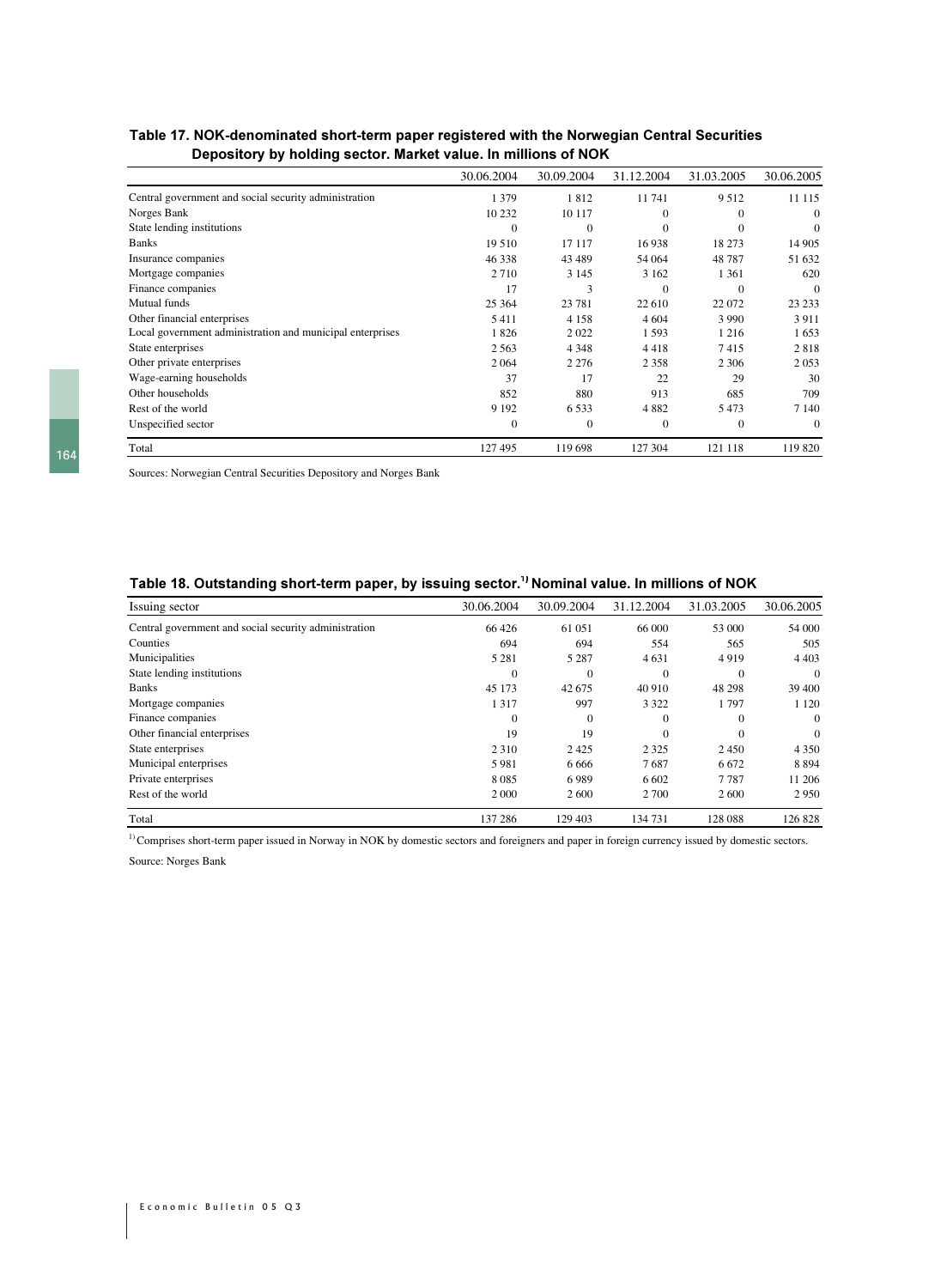# Credit and liquidity trends

#### Table 19. Credit indicator and money supply

|                  |            |                                                 |            |           |                     | Percentage growth |                                                      |                |
|------------------|------------|-------------------------------------------------|------------|-----------|---------------------|-------------------|------------------------------------------------------|----------------|
|                  |            | Volume figures at end of period<br><b>NOKbn</b> |            |           | Over past 12 months |                   | Over past 3 months,<br>annualised rate <sup>4)</sup> |                |
|                  | $C2^{1)}$  | $C3^{2}$                                        | $M2^{3)}$  | $C2^{1)}$ | $C3^{2)}$           | $M2^{3)}$         | C <sub>2</sub>                                       | M <sub>2</sub> |
| December 1996    | 992.5      | 1 1 6 3 . 9                                     | 564.4      | 6.2       | 5.9                 | 6.4               | 7.8                                                  | 4.6            |
| December 1997    | 1 0 9 9.1  | 1 306.7                                         | 578.5      | 10.2      | 10.4                | 1.8               | 10.2                                                 | 3.0            |
| December 1998    | 1 1 9 2.8  | 1457.9                                          | 605.3      | 8.3       | 12.7                | 4.4               | 6.5                                                  | 5.4            |
| December 1999    | 1 2 9 5 .0 | 1622.9                                          | 670.1      | 8.4       | 8.6                 | 10.5              | 10.0                                                 | 8.4            |
| December 2000    | 1460.9     | 1 842.6                                         | 731.8      | 12.3      | 11.2                | 8.8               | 12.2                                                 | 7.3            |
| December 2001    | 1 608.2    | 2 0 1 0.5                                       | 795.4      | 9.7       | 7.8                 | 9.3               | 9.3                                                  | 10.5           |
| December 2002    | 1724.9     | 2 1 1 4 .6                                      | 855.3      | 8.9       | 7.8                 | 8.3               | 10.1                                                 | 9.0            |
| December 2003    | 1846.5     | 2 2 1 7 . 3                                     | 873.1      | 6.8       | 5.4                 | 1.9               | 7.3                                                  | 1.8            |
| April 2004       | 1894.7     | 2 2 8 3 . 2                                     | 883.8      | 7.2       | 5.6                 | 4.6               | 7.8                                                  | 10.5           |
| May 2004         | 1 909.4    | 2 2 9 2 .1                                      | 889.6      | 7.1       | 5.6                 | 4.6               | 8.2                                                  | 11.5           |
| June 2004        | 1930.7     | 2 3 2 0.7                                       | 919.3      | 7.6       | 5.7                 | 5.6               | 8.7                                                  | 8.0            |
| <b>July 2004</b> | 1937.8     | 2 3 3 5 .1                                      | 912.4      | 7.8       | 6.3                 | 4.8               | 8.5                                                  | 4.6            |
| August 2004      | 1947.7     | 2 3 2 8 .0                                      | 897.6      | 7.8       | 5.7                 | 3.7               | 8.6                                                  | 3.1            |
| September 2004   | 1961.9     | 2 3 5 9 . 4                                     | 902.3      | 8.0       | 6.1                 | 5.6               | 9.0                                                  | 2.9            |
| October 2004     | 1976.9     | 2 370.0                                         | 906.3      | 8.4       | 6.2                 | 4.6               | 9.9                                                  | 9.2            |
| November 2004    | 1992.6     | 2 3 7 5 .2                                      | 930.4      | 8.5       | 6.6                 | 8.9               | 10.5                                                 | 11.3           |
| December 2004    | 2 005.6    | 2 3 7 0.8                                       | 933.7      | 8.9       | 6.8                 | 7.3               | 10.2                                                 | 13.3           |
| January 2005     | 2019.5     | 2 3 9 9.9                                       | 938.6      | 8.9       | 7.0                 | 7.0               | 9.7                                                  | 5.9            |
| February 2005    | 2 0 3 2.7  | 2411.9                                          | 947.1      | 9.1       | 6.9                 | 8.4               | 9.6                                                  | 7.4            |
| March 2005       | 2 0 5 5 .7 | 2448.6                                          | 967.3      | 9.6       | 8.0                 | 9.4               | 10.9                                                 | 11.5           |
| April 2005       | 2 0 8 3 .5 | 2 477.5                                         | 959.5      | 10.3      | 8.0                 | 8.8               | 12.7                                                 | 16.3           |
| May 2005         | 2 104.6    | 2 506.1                                         | 965.5      | 10.5      | 8.6                 | 8.7               | 13.5                                                 | 14.3           |
| June 2005        | 2 1 2 7 .5 | 2512.9                                          | 1 003.7    | 10.6      | 8.1                 | 9.4               | 13.1                                                 | 10.6           |
| <b>July 2005</b> | 2 145.2    |                                                 | 1 0 0 5 .1 | 11.2      |                     | 10.4              |                                                      |                |

 $1)$  C2 = Credit indicator. Credit from domestic sources; actual figures.

 $^{2)}$  C3 = Total credit from domestic and foreign sources; actual figures.

 $3)$  M2 = Money supply (see note to Table 21).

<sup>4)</sup> Seasonally adjusted figures.

Source: Norges Bank

## Table 20. Domestic credit supply to the general public $^{\text{1)}}$ , by source. In millions of NOK. 12-month growth as a percentage

|                                  | 31.12.2002 |        | 31.12.2003 |         | 31.12.2004 |         | 31.07.2005 |        |
|----------------------------------|------------|--------|------------|---------|------------|---------|------------|--------|
|                                  | Amount     | $\%$   | Amount     | $\%$    | Amount     | %       | Amount     | %      |
| Private banks                    | 1 097 144  | 8.2    | 185722     | 7.8     | 1 303 672  | 10.0    | 1419419    | 13.4   |
| State lending institutions       | 185 932    | 5.3    | 188 593    | 1.4     | 186 542    | $-1.1$  | 188 134    | 1.2    |
| Mortgage companies               | 182 006    | 10.9   | 210 326    | 15.3    | 236 799    | 13.0    | 244 373    | 9.7    |
| Finance companies                | 83 234     | 9.9    | 89 257     | 7.0     | 98 339     | 15.0    | 104 618    | 17.5   |
| Life insurance companies         | 23 124     | $-5.5$ | 20 628     | $-10.8$ | 17919      | $-13.1$ | 17 706     | $-8.2$ |
| Pension funds                    | 3936       | 5.2    | 3 2 9 5    | $-16.3$ | 3 2 9 5    | 0.0     | 3 2 9 5    | 0.0    |
| Non-life insurance companies     | 926        | $-0.9$ | 1 2 8 5    | 38.8    | 1 3 9 6    | 8.6     | 1 3 9 9    | 7.6    |
| Bond debt <sup>2)</sup>          | 107 399    | 19.8   | 114 147    | 6.3     | 123 801    | 8.5     | 125 512    | 2.8    |
| Notes and short-term paper       | 26 145     | 10.1   | 19614      | $-25.0$ | 21 4 13    | 9.2     | 28 233     | 30.3   |
| Other sources                    | 15 0 36    | 33.1   | 13 646     | $-9.2$  | 12 4 26    | $-8.9$  | 12 530     | 0.8    |
| Total domestic credit $(C2)^{3}$ | 1724882    | 8.9    | 846 513    | 6.8     | 2 005 602  | 8.9     | 2 145 219  | 11.2   |

<sup>1)</sup> Comprises local government administration, non-financial enterprises and households.

<sup>2)</sup> Adjusted for non-residents' holdings of Norwegian private and municipal bonds in Norway.

3) Corresponds to Norges Bank's credit indicator (C2).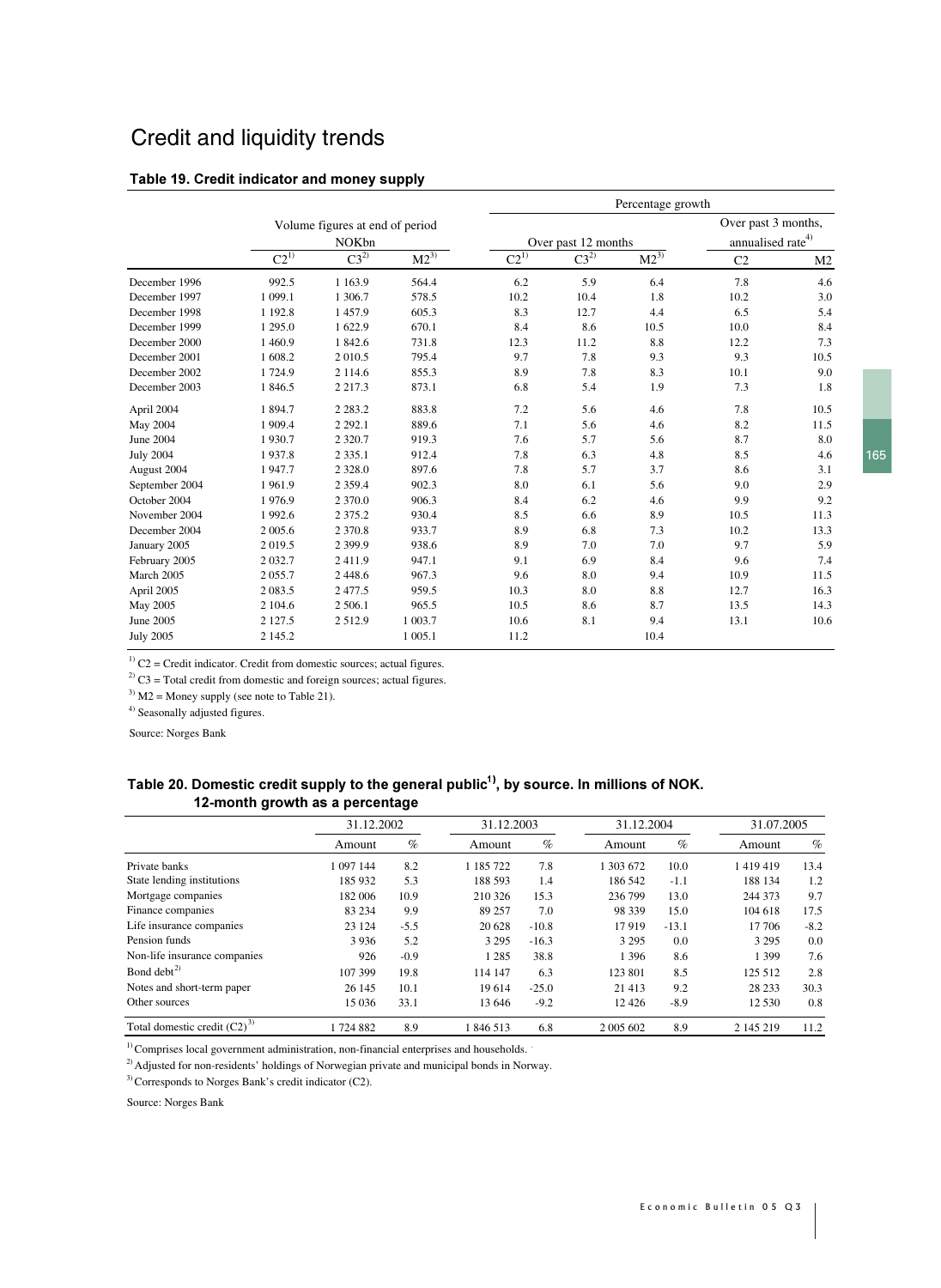#### Table 21. Composition of money supply. In millions of NOK

|                   | <b>Notes</b> | Transaction |          |                       |          |           | Change in              |
|-------------------|--------------|-------------|----------|-----------------------|----------|-----------|------------------------|
| Actual figures at | and          | account     |          | Other                 |          |           | M <sub>2</sub> last 12 |
| end of period     | coins        | deposits    | $M1^{1}$ | deposits <sup>2</sup> | CDs      | $M2^{3)}$ | months, total          |
| December 1996     | 43 324       | 208 073     | 247 938  | 294 741               | 21 68 6  | 564 365   | 34 108                 |
| December 1997     | 46 014       | 227 382     | 269 597  | 278 741               | 30 200   | 578 538   | 14 173                 |
| December 1998     | 46 070       | 237 047     | 279 189  | 292 820               | 33 322   | 605 331   | 26 793                 |
| December 1999     | 48 020       | 300 128     | 343 494  | 295 820               | 30 802   | 670 116   | 64 785                 |
| December 2000     | 46 952       | 328 816     | 371 339  | 326 350               | 34 152   | 731 841   | 61 725                 |
| December 2001     | 46 633       | 344 110     | 386 148  | 370 171               | 39 048   | 795 367   | 63 5 26                |
| December 2002     | 44 955       | 360 341     | 400 623  | 409 704               | 45 001   | 855 328   | 59 961                 |
| December 2003     | 46 249       | 387 309     | 428 996  | 407 337               | 36 806   | 873 139   | 17811                  |
| April 2004        | 42 057       | 391 151     | 429 453  | 428 562               | 25 7 7 5 | 883 790   | 39 269                 |
| May 2004          | 43 162       | 393 995     | 432 802  | 425 358               | 31 404   | 889 564   | 38 834                 |
| <b>June 2004</b>  | 43 704       | 428 193     | 467 793  | 419 011               | 32 459   | 919 263   | 48 235                 |
| <b>July 2004</b>  | 43 7 35      | 422 117     | 461 620  | 419 108               | 31 643   | 912 371   | 41 477                 |
| August 2004       | 43 191       | 406 141     | 445 281  | 421 549               | 30792    | 897 622   | 30 452                 |
| September 2004    | 43 103       | 409 565     | 448 700  | 422 173               | 31 4 35  | 902 308   | 47 011                 |
| October 2004      | 43 232       | 414 667     | 453 881  | 419 012               | 33 377   | 906 270   | 37 350                 |
| November 2004     | 43 902       | 421 022     | 461 052  | 431 965               | 37 399   | 930 416   | 73 482                 |
| December 2004     | 47 595       | 430 092     | 473 432  | 423 193               | 37 068   | 933 693   | 60 554                 |
| January 2005      | 45 175       | 430 080     | 471 134  | 433 248               | 34 237   | 938 619   | 58 357                 |
| February 2005     | 44 599       | 433 726     | 474 259  | 439 826               | 33 017   | 947 102   | 69 856                 |
| March 2005        | 44 679       | 445 990     | 486 433  | 443 036               | 37 874   | 967 343   | 80 626                 |
| April 2005        | 44 4 61      | 439 778     | 480 084  | 440 264               | 39 117   | 959 465   | 75 675                 |
| May 2005          | 44 4 16      | 448 997     | 489 325  | 436 632               | 39 574   | 965 531   | 75 967                 |
| June 2005         | 45 967       | 482 172     | 523 748  | 446 708               | 33 258   | 1 003 714 | 84 451                 |
| <b>July 2005</b>  | 46 128       | 485 089     | 526 640  | 443 686               | 34 750   | 1 005 076 | 92 705                 |

<sup>1)</sup> Narrow money, M1, comprises the money-holding sector's stock of Norwegian notes and coins plus the sector's

transaction account deposits in Norges Bank, commercial banks and savings banks (in NOK and foreign currency).

<sup>2)</sup> Excluding restricted bank deposits (BSU, IPA, withholding tax accounts, etc).

<sup>3)</sup> Broad money, M2, comprises the sum of M1 and the money-holding sector's other bank deposits and CDs (in NOK and foreign currency) excluding restricted bank deposits (BSU, IPA, withholding tax accounts, etc).

Source: Norges Bank

#### Table 22. Household financial balance. Financial investments and holdings, by financial instrument. In billions of NOK

|                                         |        | Financial investments |        |                |         |            | Holdings   |         |         |             |
|-----------------------------------------|--------|-----------------------|--------|----------------|---------|------------|------------|---------|---------|-------------|
|                                         |        | Year                  |        | Q <sub>1</sub> |         |            | Year       |         |         | At 31 March |
|                                         | 2002   | 2003                  | 2004   | 2004           | 2005    | 2002       | 2003       | 2004    | 2004    | 2005        |
| Currency and deposits                   | 47.8   | 26.4                  | 30.5   | 6.3            | 11.4    | 529.1      | 556.8      | 587.0   | 563.3   | 598.3       |
| Securities other than shares            | 1.8    | 2.8                   | 1.1    | 0.1            | 1.1     | 23.0       | 27.9       | 29.6    | 28.2    | 30.6        |
| Shares and other equity                 | 14.9   | 30.2                  | 39.9   | 9.1            | 7.4     | 148.3      | 161.5      | 188.6   | 169.2   | 194.2       |
| Mutual funds shares                     | $-2.1$ | 4.1                   | 1.1    | 3.2            | 1.9     | 59.8       | 78.3       | 86.4    | 82.7    | 92.6        |
| Insurance technical reserves            | 32.0   | 49.4                  | 49.3   | 12.5           | 21.1    | 506.3      | 571.5      | 630.9   | 588.4   | 653.7       |
| Loans and other assets <sup>1)</sup>    | 20.0   | 31.2                  | 19.9   | 6.0            | 7.7     | 167.9      | 200.3      | 221.8   | 206.8   | 229.9       |
| Total assets                            | 114.4  | 144.2                 | 141.9  | 37.4           | 50.6    | 1 4 3 4 .4 | 596.4      | 1744.3  | 1 638.6 | 1799.4      |
| Loans from banks (incl. Norges Bank)    | 72.0   | 92.2                  | 113.7  | 23.0           | 27.7    | 727.8      | 822.1      | 938.6   | 845.9   | 966.9       |
| Loans from state lending institutions   | 7.5    | 2.5                   | 0.2    | $-0.1$         | 2.2     | 156.0      | 158.5      | 158.6   | 158.4   | 160.8       |
| Loans from private mortgage and finance |        |                       |        |                |         |            |            |         |         |             |
| companies                               | 13.8   | 15.9                  | 15.0   | 3.5            | 0.3     | 80.5       | 96.2       | 106.0   | 99.8    | 106.5       |
| Loans from insurance companies          | 0.4    | $-2.3$                | $-1.3$ | 0.0            | $-0.2$  | 16.5       | 14.1       | 12.8    | 14.0    | 12.5        |
| Other liabilities <sup>2)</sup>         | 8.0    | $-0.5$                | 3.5    | $-7.2$         | $-10.3$ | 143.2      | 143.2      | 151.0   | 137.3   | 140.6       |
| Total liabilities                       | 101.7  | 107.8                 | 131.1  | 19.2           | 19.7    | 1 1 2 4 .0 | 1 2 3 4 .1 | 1 366.9 | 1 255.4 | 1 3 8 7 . 3 |
| Net financial investments / assets      | 12.7   | 36.4                  | 10.8   | 18.2           | 30.9    | 310.4      | 362.4      | 377.4   | 383.2   | 412.1       |

 $1)$  Loans, accrued interest, holiday pay claims and tax claims.

<sup>2)</sup> Other loans, securities other than shares, tax liabilities and accrued interest.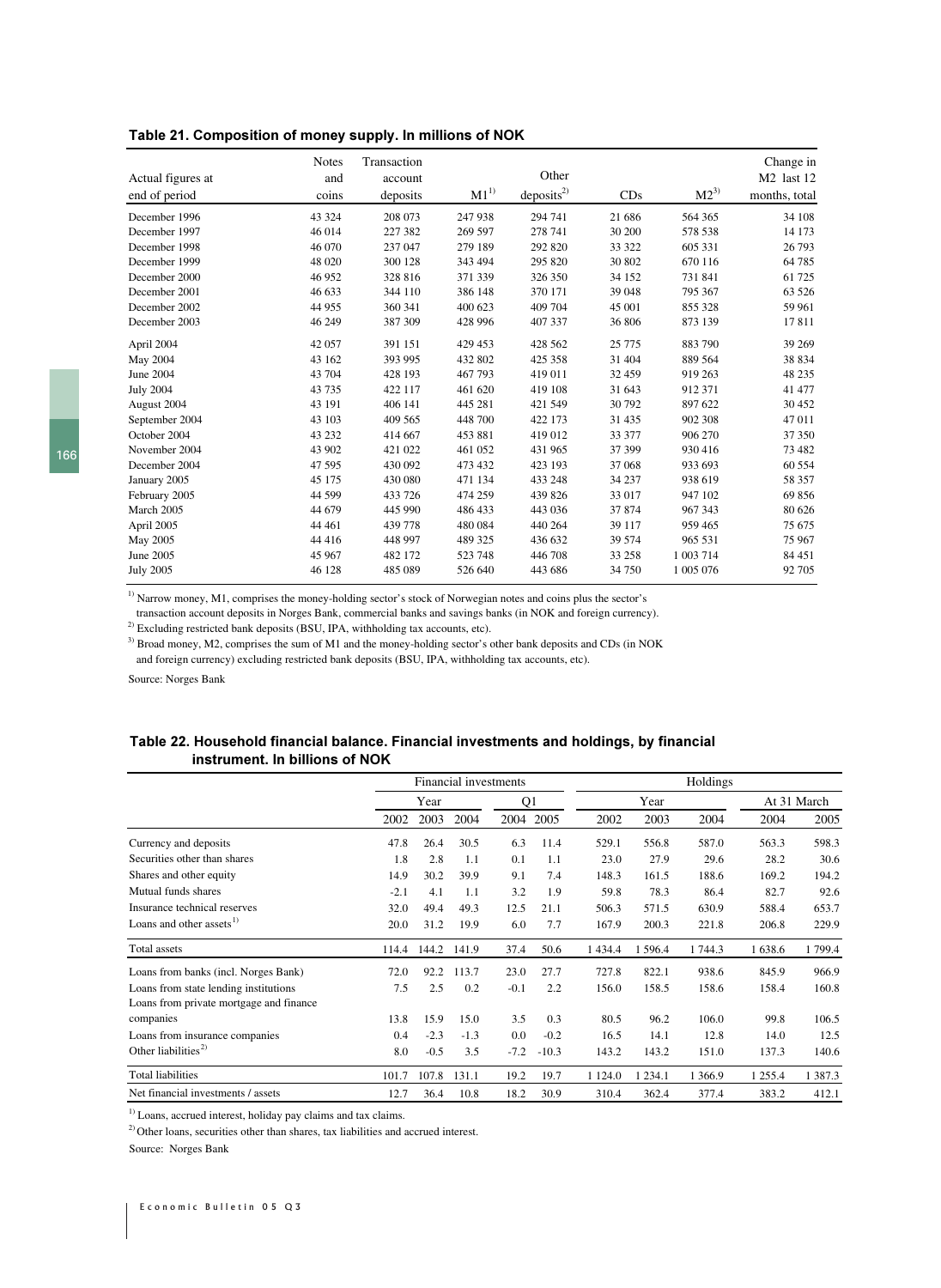|                                                                   |              | $1.1 - 31.12$ |          | $1.1 - 31.8$ |
|-------------------------------------------------------------------|--------------|---------------|----------|--------------|
| Supply+/withdrawal-                                               | 2003         | 2004          | 2004     | 2005         |
| Central government and other public accounts                      |              |               |          |              |
| (excl. paper issued by state lending institutions and government) | $-13,408$    | $-43666$      | $-14341$ | $-33473$     |
| Paper issued by state lending institutions and government         | $-41322$     | 19 008        | $-4178$  | $-3,509$     |
| Purchase of foreign exchange for Government Petroleum Fund        | 14 620       | 46 870        | 9600     | 41 840       |
| Other foreign exchange transactions                               | $\theta$     | 75            | 75       | 622          |
| Holdings of banknotes and coins <sup>1)</sup> (estimate)          | $-1337$      | $-1266$       | 2871     | 1968         |
| Overnight loans                                                   | $\theta$     |               | $\Omega$ | $\mathbf{0}$ |
| Fixed-rate loans                                                  | 12 000       |               | $-4000$  | $\mathbf{0}$ |
| Other central bank financing                                      | 18716        | $-12079$      | 189      | 777          |
| Total reserves                                                    | $-10731$     | 8942          | $-9784$  | 8 2 2 5      |
| Of which:                                                         |              |               |          |              |
| Sight deposits with Norges Bank                                   | $-10731$     | 8942          | -9 784   | 8 2 2 5      |
| Treasury bills                                                    | 0            | $\Omega$      | $\Omega$ | $\mathbf{0}$ |
| Other reserves (estimate)                                         | $\mathbf{0}$ | $\Omega$      | $\theta$ | $\mathbf{0}$ |

<sup>1)</sup> The figures are mainly based on Norges Bank's accounts. Discrepancies may arise between the bank's own statements and banking statistics due to different accruals.

Source: Norges Bank

# **Interest rate statistics**

#### Table 24. Nominal interest rates for NOK. Averages. Per cent per annum

|                  |             |              |             |              |             |              | Interest rate on | Interest rate on |
|------------------|-------------|--------------|-------------|--------------|-------------|--------------|------------------|------------------|
|                  |             |              |             |              |             |              | banks' overnight | banks' sight     |
|                  |             | 1-month      |             | 3-month      |             | 12-month     | loans in         | deposits with    |
|                  | <b>NIDR</b> | <b>NIBOR</b> | <b>NIDR</b> | <b>NIBOR</b> | <b>NIDR</b> | <b>NIBOR</b> | Norges Bank      | Norges Bank      |
| April 2004       | 2.1         | 2.0          | 2.1         | 2.0          | 2.3         | 2.2          | 3.8              | 1.8              |
| May 2004         | 2.1         | 2.0          | 2.1         | 2.0          | 2.4         | 2.3          | 3.8              | 1.8              |
| June 2004        | 2.2         | 2.0          | 2.2         | 2.0          | 2.5         | 2.4          | 3.8              | 1.8              |
| <b>July 2004</b> | 2.1         | 2.0          | 2.1         | 2.0          | 2.3         | 2.2          | 3.8              | 1.8              |
| August 2004      | 2.1         | 2.0          | 2.2         | 2.0          | 2.4         | 2.2          | 3.8              | 1.8              |
| September 2004   | 2.1         | 2.0          | 2.1         | 2.0          | 2.2         | 2.1          | 3.8              | 1.8              |
| October 2004     | 2.1         | 2.0          | 2.1         | 2.0          | 2.3         | 2.1          | 3.8              | 1.8              |
| November 2004    | 2.1         | 2.0          | 2.1         | 2.0          | 2.3         | 2.1          | 3.8              | 1.8              |
| December 2004    | 2.1         | 2.0          | 2.1         | 2.0          | 2.3         | 2.2          | 3.8              | 1.8              |
| January 2005     | 2.0         | 1.9          | 2.1         | 2.0          | 2.3         | 2.2          | 3.8              | 1.8              |
| February 2005    | 2.0         | 1.9          | 2.0         | 1.9          | 2.3         | 2.2          | 3.8              | 1.8              |
| March 2005       | 2.1         | 2.0          | 2.2         | 2.0          | 2.6         | 2.4          | 3.8              | 1.8              |
| April 2005       | 2.2         | 2.0          | 2.2         | 2.1          | 2.6         | 2.5          | 3.8              | 1.8              |
| May 2005         | 2.1         | 2.0          | 2.2         | 2.1          | 2.6         | 2.5          | 3.8              | 1.8              |
| June 2005        | 2.2         | 2.1          | 2.3         | 2.2          | 2.6         | 2.5          | 3.8              | 1.8              |
| <b>July 2005</b> | 2.3         | 2.2          | 2.3         | 2.2          | 2.6         | 2.5          | 4.0              | 2.0              |
| August 2005      | 2.3         | 2.2          | 2.4         | 2.3          | 2.7         | 2.6          | 4.0              | 2.0              |

Note: NIDR = Norwegian Interbank Deposit Rate, a pure krone interest rate.

NIBOR = Norwegian Interbank Offered Rate, constructed on the basis of currency swaps.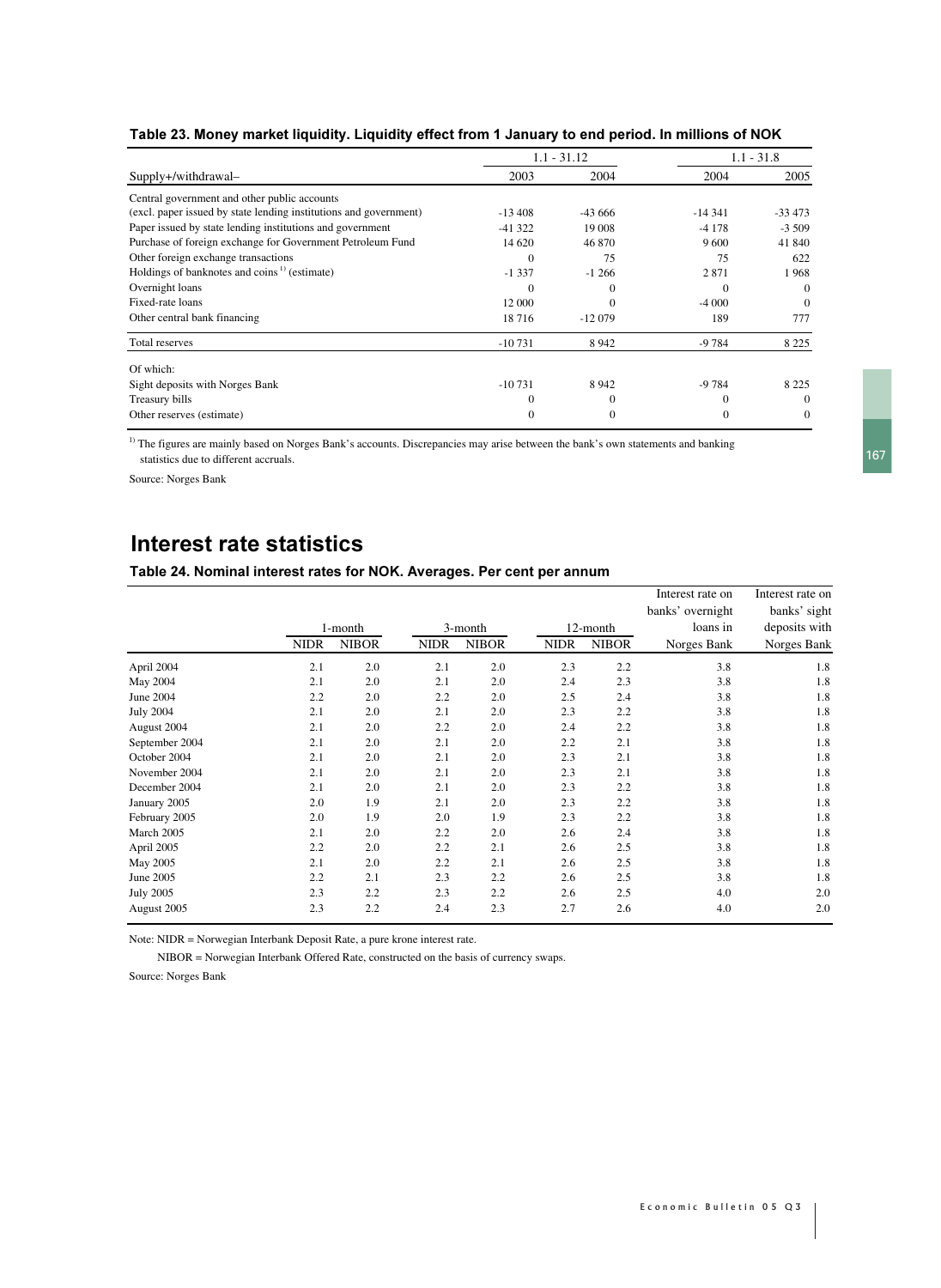|                  |            |            |            |            |            |            | Interest rate<br>differential |
|------------------|------------|------------|------------|------------|------------|------------|-------------------------------|
|                  | <b>DKK</b> | <b>GBP</b> | <b>JPY</b> | <b>SEK</b> | <b>USD</b> | <b>EUR</b> | <b>NOK/EUR</b>                |
| April 2004       | 2.1        | 4.3        | $0.0\,$    | 2.1        | 1.1        | 2.0        | $-0.2$                        |
| May 2004         | 2.2        | 4.5        | 0.0        | 2.1        | 1.2        | 2.1        | $-0.2$                        |
| June 2004        | 2.2        | 4.7        | $0.0\,$    | 2.1        | 1.5        | 2.1        | $-0.2$                        |
| <b>July 2004</b> | 2.2        | 4.8        | 0.0        | 2.1        | 1.6        | 2.1        | $-0.2$                        |
| August 2004      | 2.1        | 4.9        | 0.0        | 2.1        | 1.7        | 2.1        | $-0.2$                        |
| September 2004   | 2.1        | 4.9        | 0.0        | 2.1        | 1.9        | 2.1        | $-0.3$                        |
| October 2004     | 2.1        | 4.8        | $0.0\,$    | 2.1        | 2.1        | 2.1        | $-0.2$                        |
| November 2004    | 2.1        | 4.8        | 0.0        | 2.1        | 2.3        | 2.2        | $-0.3$                        |
| December 2004    | 2.1        | 4.8        | 0.0        | 2.1        | 2.5        | 2.2        | $-0.3$                        |
| January 2005     | 2.1        | 4.8        | $0.0\,$    | 2.0        | 2.6        | 2.1        | $-0.3$                        |
| February 2005    | 2.1        | 4.8        | $0.0\,$    | 2.0        | 2.8        | 2.1        | $-0.3$                        |
| March 2005       | 2.1        | 4.9        | 0.0        | 2.0        | 3.0        | 2.1        | $-0.2$                        |
| April 2005       | 2.1        | 4.9        | $0.0\,$    | 2.0        | 3.1        | 2.1        | $-0.2$                        |
| May 2005         | 2.1        | 4.8        | $0.0\,$    | 2.0        | 3.2        | 2.1        | $-0.1$                        |
| June 2005        | 2.1        | 4.8        | 0.0        | 1.7        | 3.4        | 2.1        | $-0.1$                        |
| <b>July 2005</b> | 2.1        | 4.6        | $0.0\,$    | 1.5        | 3.6        | 2.1        | 0.0                           |
| August 2005      | 2.1        | 4.5        | 0.0        | 1.6        | 3.8        | 2.1        | 0.0                           |

## Table 25. Short-term interest rates<sup>1)</sup> for selected currencies in the Euro-market. Per cent per annum

 $1)$  Three-month rates, monthly average of daily quotations.

Sources: OECD and Norges Bank

|                  | 3-year | 5-year | 10-year |
|------------------|--------|--------|---------|
| April 2004       | 3.1    | 3.9    | 4.7     |
| May 2004         | 3.3    | 4.1    | 4.9     |
| June 2004        | 3.3    | 4.1    | 4.7     |
| <b>July 2004</b> | 3.1    | 3.8    | 4.5     |
| August 2004      | 3.0    | 3.6    | 4.3     |
| September 2004   | 2.8    | 3.5    | 4.2     |
| October 2004     | 2.8    | 3.5    | 4.2     |
| November 2004    | 2.7    | 3.3    | 4.0     |
| December 2004    | 2.7    | 3.2    | 3.9     |
| January 2005     | 2.7    | 3.2    | 3.9     |
| February 2005    | 2.7    | 3.2    | 3.8     |
| March 2005       | 2.9    | 3.4    | 4.0     |
| April 2005       | 2.9    | 3.3    | 3.9     |
| May 2005         | 2.8    | 3.2    | 3.7     |
| June 2005        | 2.7    | 3.1    | 3.6     |
| <b>July 2005</b> | 2.7    | 3.0    | 3.6     |
| August 2005      | 2.8    | 3.1    | 3.6     |

### Table 26. Yields on government bonds<sup>1)</sup>. Per cent per annum

<sup>1)</sup> Whole-year interest rate paid in arrears. Monthly average. As of 1 January 1993 based on interest rate on representative bonds weighted by residual maturity.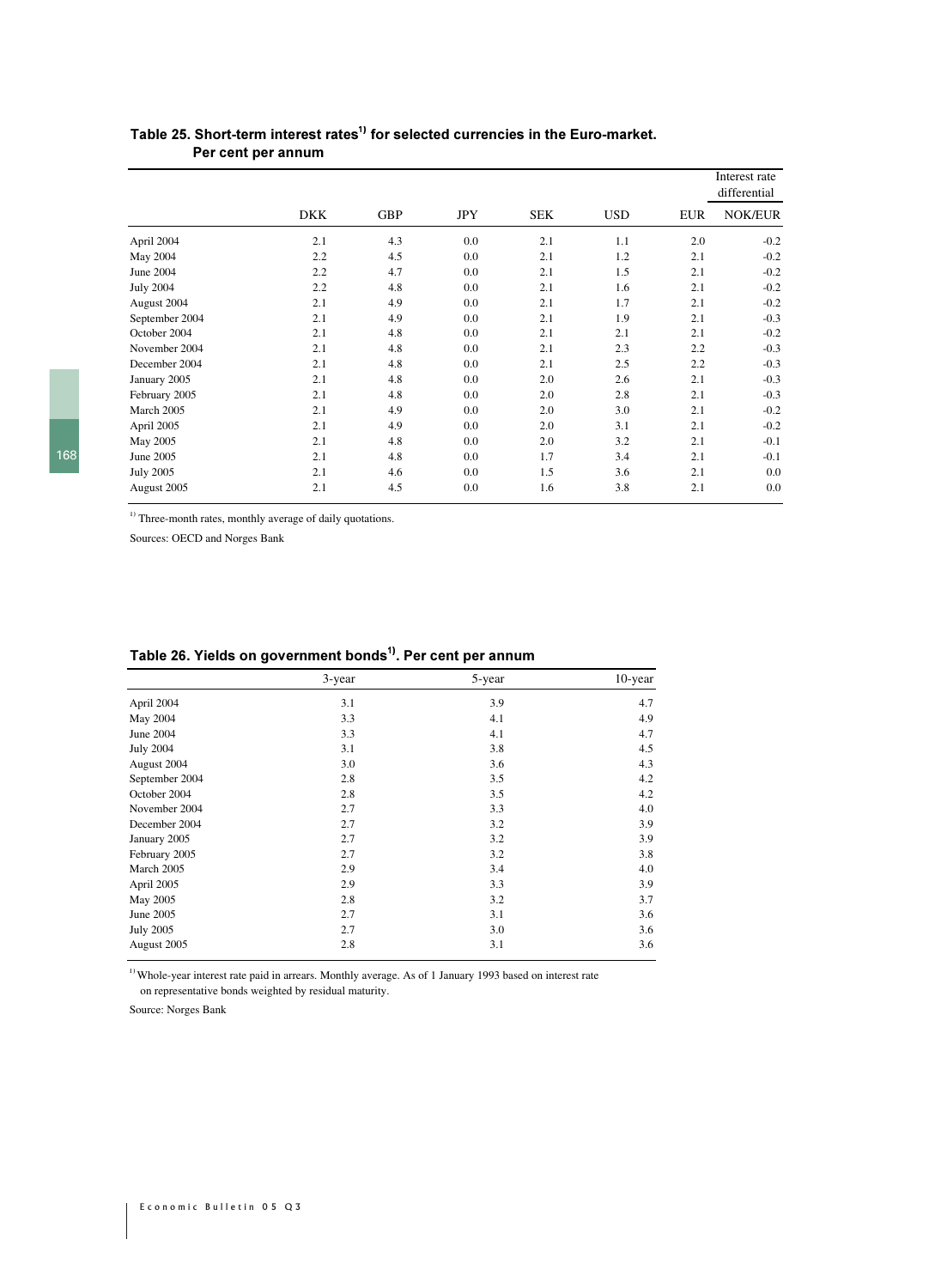|                  |         |        |        |     |       |     | Interest rate<br>differential |
|------------------|---------|--------|--------|-----|-------|-----|-------------------------------|
|                  | Germany | Sweden | France | UK  | Japan | US  | NOK/DEM <sup>2</sup> )        |
| April 2004       | 4.2     | 4.6    | 4.2    | 4.9 | 1.5   | 4.3 | 0.5                           |
| May 2004         | 4.3     | 4.7    | 4.3    | 5.1 | 1.5   | 4.7 | 0.6                           |
| June 2004        | 4.4     | 4.8    | 4.4    | 5.2 | 1.8   | 4.8 | 0.3                           |
| <b>July 2004</b> | 4.3     | 4.6    | 4.3    | 5.1 | 1.8   | 4.5 | 0.2                           |
| August 2004      | 4.2     | 4.5    | 4.1    | 5.0 | 1.6   | 4.3 | 0.1                           |
| September 2004   | 4.1     | 4.4    | 4.1    | 4.9 | 1.5   | 4.2 | 0.1                           |
| October 2004     | 4.0     | 4.3    | 4.0    | 4.8 | 1.5   | 4.1 | 0.2                           |
| November 2004    | 3.9     | 4.2    | 3.9    | 4.7 | 1.5   | 4.2 | 0.2                           |
| December 2004    | 3.7     | 4.0    | 3.6    | 4.5 | 1.4   | 4.2 | 0.3                           |
| January 2005     | 3.6     | 3.9    | 3.6    | 4.6 | 1.4   | 4.3 | 0.3                           |
| February 2005    | 3.6     | 3.8    | 3.6    | 4.6 | 1.4   | 4.2 | 0.1                           |
| March 2005       | 3.8     | 3.9    | 3.8    | 4.8 | 1.5   | 4.5 | 0.2                           |
| April 2005       | 3.6     | 3.6    | 3.6    | 4.6 | 1.3   | 4.4 | 0.3                           |
| May 2005         | 3.4     | 3.4    | 3.4    | 4.4 | 1.3   | 4.2 | 0.3                           |
| June 2005        | 3.2     | 3.1    | 3.2    | 4.3 | 1.2   | 4.0 | 0.3                           |
| <b>July 2005</b> | 3.3     | 3.1    | 3.3    | 4.3 | 1.3   | 4.2 | 0.3                           |
| August 2005      | 3.3     | 3.2    | 3.3    | 4.3 | 1.4   | 4.3 | 0.3                           |

### Table 27. Yields on government bonds $^{\text{\tiny 1)}}$  in selected countries. Per cent per annum

<sup>1)</sup> Government bonds with 10 years to maturity. Monthly average of daily quotations.

<sup>2)</sup> Differential between yields on Norwegian and German government bonds with 10 years to maturity.

Sources: OECD and Norges Bank

|                                  |                | Loans, excl. non-accrual loans |                             |                              |                 |                                  |                  |                |  |
|----------------------------------|----------------|--------------------------------|-----------------------------|------------------------------|-----------------|----------------------------------|------------------|----------------|--|
|                                  |                | Local                          | Non-<br>financial<br>public | Non-<br>financial<br>private |                 | Credit lines                     | Repayment loans  |                |  |
|                                  | Total<br>loans | govern-<br>ment                | enter-<br>prises            | enter-<br>prises             | House-<br>holds | Overdrafts and<br>building loans | Housing<br>loans | Other<br>loans |  |
| 2004 Q2<br>All banks             | 4.13           | 2.84                           | 2.88                        | 4.34                         | 4.08            | 6.63                             | 3.82             | 4.27           |  |
| 2004 O <sub>3</sub><br>All banks | 4.12           | 2.88                           | 2.83                        | 4.27                         | 4.09            | 7.01                             | 3.77             | 4.21           |  |
| 2004 O <sub>4</sub><br>All banks | 4.04           | 2.90                           | 2.78                        | 4.13                         | 4.02            | 6.87                             | 3.69             | 4.11           |  |
| 2005 Q1<br>All banks             | 3.97           | 2.89                           | 2.94                        | 4.04                         | 3.96            | 6.74                             | 3.63             | 3.97           |  |
| 2005 Q2<br>All banks             | 3.87           | 2.89                           | 3.04                        | 3.98                         | 3.85            | 6.43                             | 3.53             | 3.93           |  |

## Table 28. Banks. Average interest rates and commissions on utilised NOK loans to the general public at end of quarter. Per cent per annum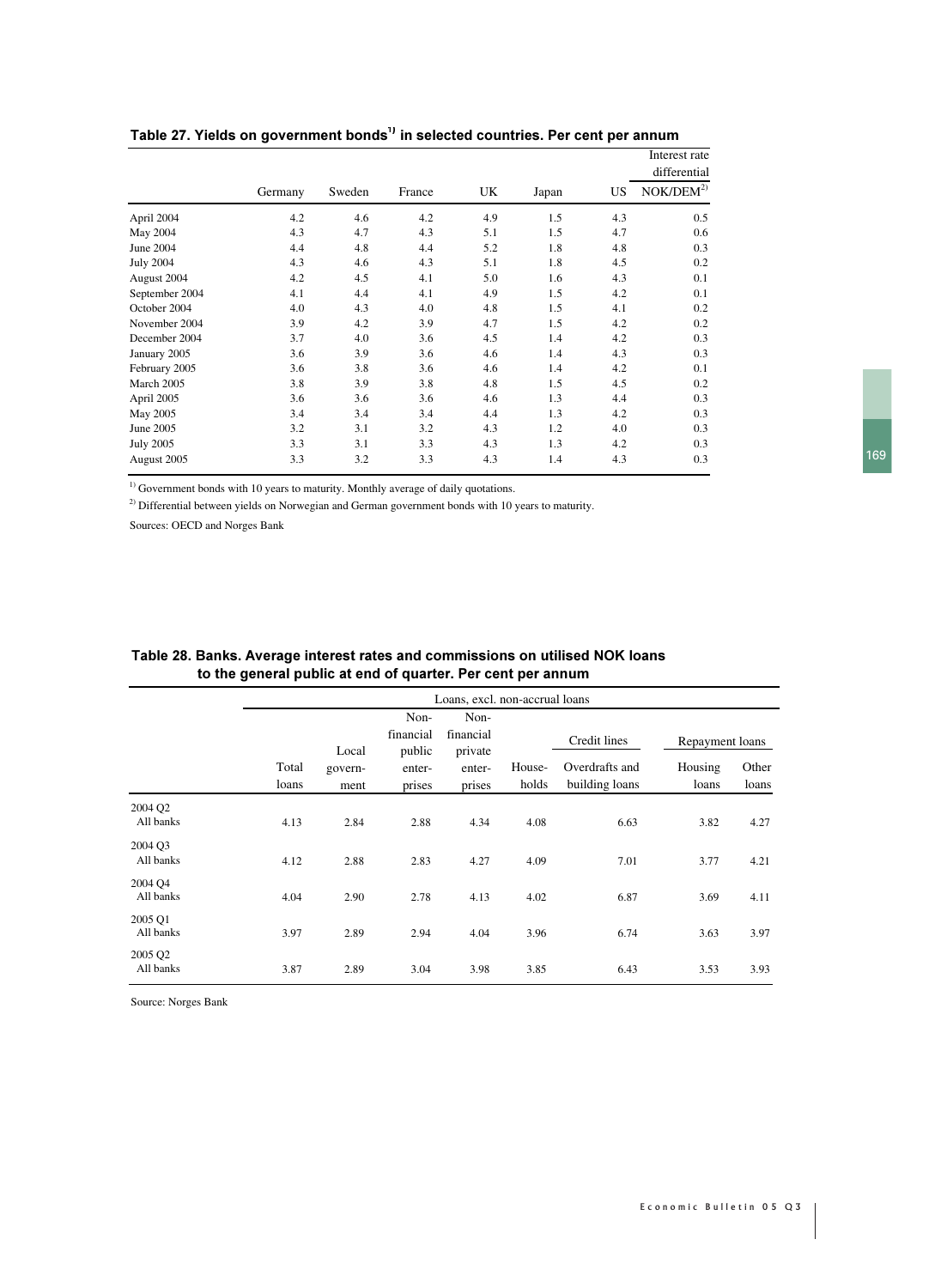|                      | Total<br>deposits | Local<br>govern-<br>ment | Non-<br>financial<br>public<br>enterprises | Non-financial<br>private<br>enterprises | House-<br>holds | Deposits on<br>transaction<br>accounts | Other<br>deposits |
|----------------------|-------------------|--------------------------|--------------------------------------------|-----------------------------------------|-----------------|----------------------------------------|-------------------|
| 2004 Q2              |                   |                          |                                            |                                         |                 |                                        |                   |
| All banks            | 1.25              | 1.81                     | 1.73                                       | 1.25                                    | 1.20            | 1.00                                   | 1.49              |
| 2004 Q3<br>All banks | 1.28              | 1.82                     | 1.70                                       | 1.28                                    | 1.24            | 1.02                                   | 1.52              |
| 2004 O <sub>4</sub>  |                   |                          |                                            |                                         |                 |                                        |                   |
| All banks            | 1.27              | 1.78                     | 1.71                                       | 1.26                                    | 1.22            | 1.04                                   | 1.48              |
| 2005 O1<br>All banks | 1.30              | 1.81                     | 1.70                                       | 1.31                                    | 1.25            | 1.09                                   | 1.50              |
| 2005 Q2<br>All banks | 1.28              | 1.90                     | 1.84                                       | 1.33                                    | 1.20            | 1.08                                   | 1.49              |

## Table 29. Banks. Average interest rates on deposits in NOK from the general public at end of quarter. Per cent per annum

Source: Norges Bank

#### Table 30. Life insurance companies. Average interest rates by type of loan at end of quarter. **Per cent per annum**

|            | Housing | Other | Total |
|------------|---------|-------|-------|
|            | loans   | loans | loans |
| 30.06.2004 | 3.6     | 5.1   | 4.4   |
| 30.09.2004 | 3.6     | 5.1   | 4.4   |
| 31.12.2004 | 3.6     | 4.8   | 4.3   |
| 31.03.2005 | 3.6     | 4.7   | 4.3   |
| 30.06.2005 | 3.6     | 4.5   | 4.1   |

Source: Norges Bank

### Table 31. Mortgage companies. Average interest rates, incl. commissions on loans to private sector at end of quarter. Per cent per annum

|            | Loans to |             |       |  |  |  |
|------------|----------|-------------|-------|--|--|--|
|            | Housing  | private     | Total |  |  |  |
|            | loans    | enterprises | loans |  |  |  |
| 30.06.2004 | 4.8      | 4.9         | 4.1   |  |  |  |
| 30.09.2004 | 4.8      | 4.8         | 4.0   |  |  |  |
| 31.12.2004 | 4.2      | 4.6         | 3.7   |  |  |  |
| 31.03.2005 | 4.0      | 4.3         | 3.5   |  |  |  |
| 30.06.2005 | 3.9      | 4.2         | 3.4   |  |  |  |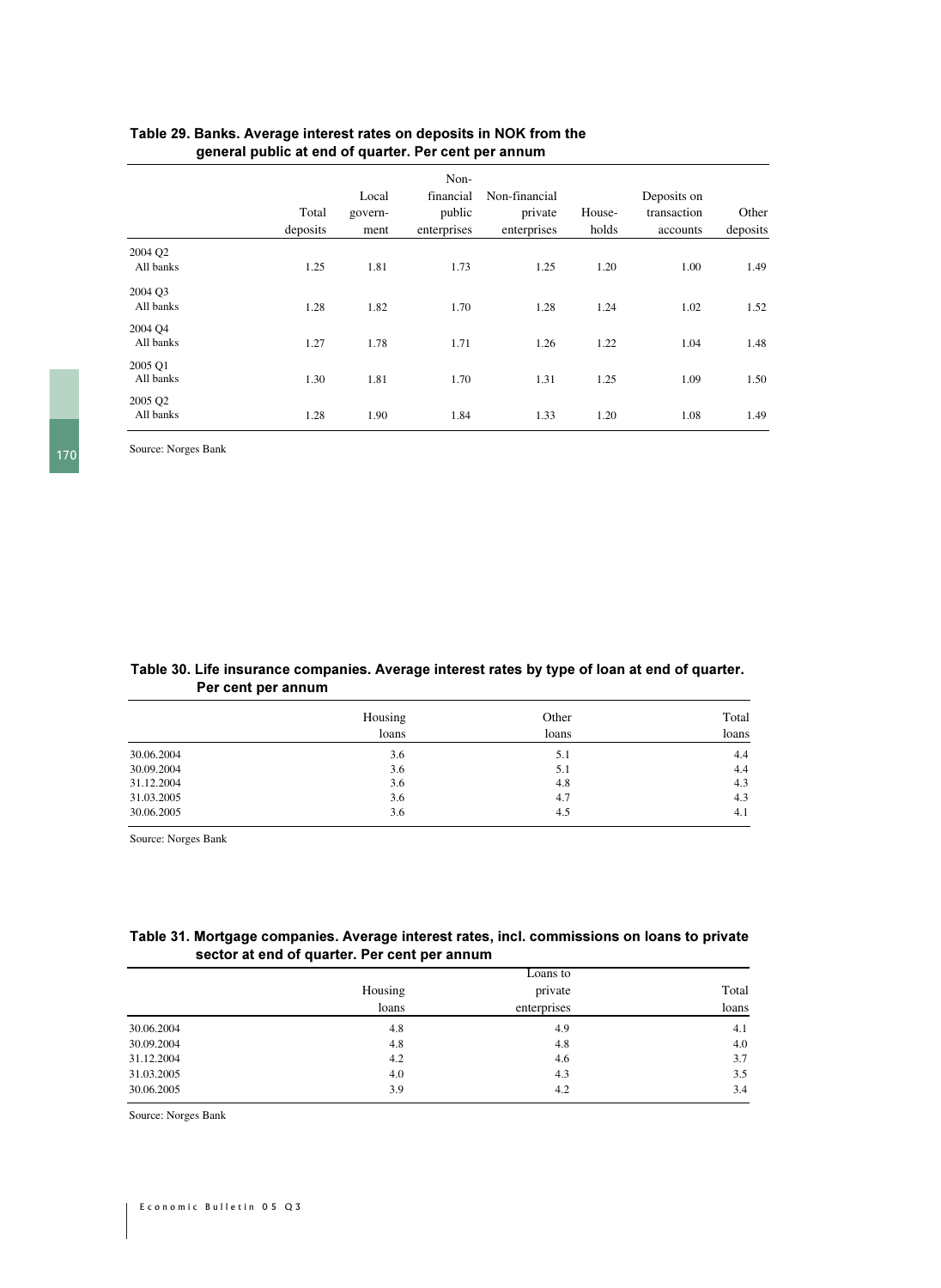# Profit/loss and capital adequacy data

## Table 32. Profit/loss and capital adequacy: banks $^{\rm 1)}$ . Percentage of average total assets

|                                          |      |      | Q <sub>2</sub> |        |
|------------------------------------------|------|------|----------------|--------|
|                                          | 2003 | 2004 | 2004           | 2005   |
| Interest income                          | 5.8  | 4.2  | 4.2            | 4.1    |
| Interest expenses                        | 3.9  | 2.4  | 2.4            | 2.5    |
| Net interest income                      | 1.9  | 1.8  | 1.7            | 1.7    |
| Total other operating income             | 0.9  | 0.9  | 0.9            | 0.9    |
| Other operating expenses                 | 1.6  | 1.6  | 1.6            | 1.4    |
| Operating profit before losses           | 1.2  | 1.1  | 1.0            | 1.1    |
| Recorded losses on loans and guarantees  | 0.4  | 0.1  | 0.1            | $-0,1$ |
| Ordinary operating profit (before taxes) | 0.7  | 1.1  | 1.1            | 1.2    |
| Capital adequacy ratio <sup>2)</sup>     | 12.4 | 12.2 | 12.0           | 11.6   |
| Of which:                                |      |      |                |        |
| Core capital                             | 9.7  | 9.8  | 9.4            | 9.3    |

<sup>1)</sup> Parent banks (excl. foreign branches) and foreign-owned branches / subsidiary banks.

<sup>2)</sup> As a percentage of the basis of measurement for capital adequacy.

Source: Norges Bank

## Table 33. Profit/loss and capital adequacy: finance companies $^{\rm 1)}$ . Percentage of average total assets

|                                          |      |      |      | Q <sub>2</sub> |
|------------------------------------------|------|------|------|----------------|
|                                          | 2003 | 2004 | 2004 | 2005           |
| Interest income                          | 8.5  | 6.4  | 7.0  | 6.4            |
| Interest expenses                        | 3.8  | 2.1  | 2.1  | 2.1            |
| Net interest income                      | 4.7  | 4.3  | 4.9  | 4.3            |
| Total other operating income             | 2.3  | 2.0  | 1.6  | 1.9            |
| Other operating expenses                 | 4.0  | 3.6  | 3.3  | 3.7            |
| Operating profit before losses           | 3.0  | 2.6  | 3.2  | 2.6            |
| Recorded losses on loans and guarantees  | 1.0  | 0.6  | 0.7  | 0.5            |
| Ordinary operating profit (before taxes) | 2.0  | 2.0  | 2.5  | 2.2            |
| Capital adequacy ratio <sup>2)</sup>     | 10.9 | 11.4 | 10.8 | 11.2           |
| Of which:                                |      |      |      |                |
| Core capital                             | 9.4  | 9.6  | 9.1  | 9.2            |

<sup>1)</sup> All Norwegian parent companies (excl. OBOS) and foreign-owned branches.

 $^{2)}$  As a percentage of the basis of measurement for capital adequacy.

Source: Norges Bank

## Table 34. Profit/loss and capital adequacy: mortgage companies $^{\rm 1)}$ . Percentage of average total assets

|                                             |      |      | Q2   |        |
|---------------------------------------------|------|------|------|--------|
|                                             | 2003 | 2004 | 2004 | 2005   |
| Interest income                             | 4.4  | 3.3  | 3.4  | 3.1    |
| Interest expenses                           | 3.8  | 2.7  | 2.8  | 2.6    |
| Net interest income                         | 0.7  | 0.5  | 0.6  | 0.5    |
| Total other operating income                | 0.0  | 0.0  | 0.0  | 0.0    |
| Other operating expenses                    | 0.1  | 0.1  | 0.1  | 0.1    |
| Operating profit before losses              | 0.5  | 0.4  | 0.5  | 0.3    |
| Recorded losses on loans and guarantees     | 0.0  | 0.0  | 0.0  | $-0.0$ |
| Ordinary operating profit (before taxes)    | 0.5  | 0.4  | 0.5  | 0.3    |
| Capital adequacy <sup>2)</sup><br>Of which: | 12.2 | 12.3 | 12.3 | 12.2   |
| Core capital                                | 9.6  | 9.3  | 9.5  | 9.3    |

<sup>1)</sup> All Norwegian parent companies.

 $^{2)}$  As a percentage of the basis of measurement for capital adequacy.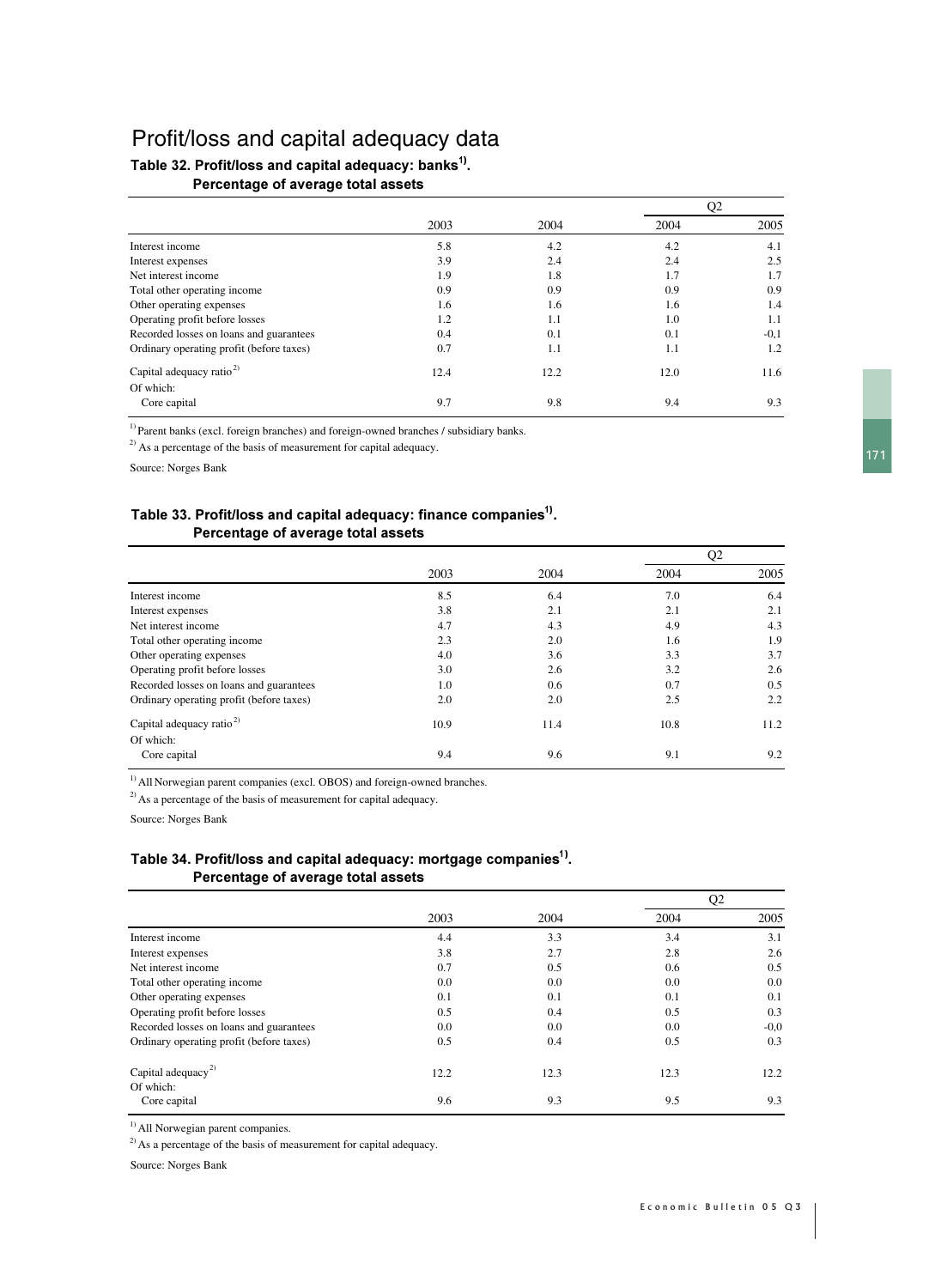# Exchange rates

#### Table 35. The international value of the krone and exchange rates against selected currencies. Monthly average of representative market rates

|                  | Trade-weighted              |            |            |            |            |            |            |  |
|------------------|-----------------------------|------------|------------|------------|------------|------------|------------|--|
|                  | krone                       | 1          | 100        | 1          | 100        | 100        | 1          |  |
|                  | exchange rate <sup>1)</sup> | <b>EUR</b> | <b>DKK</b> | <b>GBP</b> | <b>JPY</b> | <b>SEK</b> | <b>USD</b> |  |
| April 2004       | 103.00                      | 8.2938     | 111.42     | 12.46      | 6.43       | 90.47      | 6.92       |  |
| May 2004         | 101.55                      | 8.2006     | 110.21     | 12.21      | 6.10       | 89.83      | 6.83       |  |
| June 2004        | 102.74                      | 8.2856     | 111.45     | 12.47      | 6.24       | 90.62      | 6.83       |  |
| <b>July 2004</b> | 104.82                      | 8.4751     | 113.98     | 12.73      | 6.32       | 92.16      | 6.91       |  |
| August 2004      | 103.06                      | 8.3315     | 112.04     | 12.45      | 6.19       | 90.70      | 6.84       |  |
| September 2004   | 103.42                      | 8.3604     | 112.40     | 12.27      | 6.22       | 91.96      | 6.84       |  |
| October 2004     | 101.52                      | 8.2349     | 110.71     | 11.91      | 6.06       | 90.87      | 6.60       |  |
| November 2004    | 100.18                      | 8.1412     | 109.55     | 11.65      | 5.98       | 90.48      | 6.27       |  |
| December 2004    | 100.90                      | 8.2181     | 110.55     | 11.83      | 5.91       | 91.52      | 6.13       |  |
| January 2005     | 100.99                      | 8.2125     | 110.38     | 11.76      | 6.06       | 90.77      | 6.26       |  |
| February 2005    | 102.51                      | 8.3199     | 111.79     | 12.06      | 6.09       | 91.58      | 6.39       |  |
| March 2005       | 100.63                      | 8.1871     | 109.95     | 11.83      | 5.90       | 90.09      | 6.20       |  |
| April 2005       | 100.62                      | 8.1763     | 109.75     | 11.97      | 5.89       | 89.19      | 6.32       |  |
| May 2005         | 99.66                       | 8.0773     | 108.50     | 11.81      | 5.97       | 87.88      | 6.37       |  |
| June 2005        | 98.05                       | 7.8932     | 106.02     | 11.80      | 5.97       | 85.22      | 6.49       |  |
| <b>July 2005</b> | 97.63                       | 7.9200     | 106.19     | 11.52      | 5.88       | 84.01      | 6.58       |  |
| August 2005      | 97.62                       | 7.9165     | 106.12     | 11.55      | 5.82       | 84.76      | 6.44       |  |

 $1)$  The nominal effective krone exchange rate is calculated on the basis of the NOK exchange rate against the currencies of Norway's 25 main trading partners, calculated as a chained index and trade-weighted using the OECD's weights. The weights, which are updated annually, are calculated on the basis of each country's competitive position in relation to Norwegian manufacturing. The index is set at 100 in 1990. A rising index value denotes a depreciating krone.

Further information can be found on Norges Bank's website (www.norges-bank.no).

Source: Norges Bank

#### Table 36. Exchange cross rates. Monthly average of representative exchange rates

|                  | <b>GBP/USD</b> | EUR/GBP | USD/EUR | <b>EUR/JPY</b> | <b>JPY/USD</b> |
|------------------|----------------|---------|---------|----------------|----------------|
| April 2004       | 1.7999         | 0.6655  | 1.198   | 129.0620       | 107.75         |
| May 2004         | 1.7872         | 0.6714  | 1.200   | 134.3959       | 112.00         |
| June 2004        | 1.8272         | 0.6642  | 1.214   | 132.8262       | 109.44         |
| <b>July 2004</b> | 1.8422         | 0.6657  | 1.226   | 134.0781       | 109.32         |
| August 2004      | 1.8188         | 0.6693  | 1.217   | 134.5203       | 110.50         |
| September 2004   | 1.7932         | 0.6813  | 1.222   | 134.4870       | 110.08         |
| October 2004     | 1.8059         | 0.6914  | 1.249   | 135.9705       | 108.89         |
| November 2004    | 1.8593         | 0.6986  | 1.299   | 136.0822       | 104.77         |
| December 2004    | 1.9291         | 0.6947  | 1.340   | 139.0986       | 103.79         |
| January 2005     | 1.8777         | 0.6986  | 1.312   | 135.6150       | 103.38         |
| February 2005    | 1.8866         | 0.6897  | 1.301   | 136.5290       | 104.93         |
| March 2005       | 1.9087         | 0.6922  | 1.321   | 138.8740       | 105.12         |
| April 2005       | 1.8944         | 0.6829  | 1.294   | 138.8290       | 107.31         |
| May 2005         | 1.8552         | 0.6838  | 1.269   | 135.3574       | 106.70         |
| June 2005        | 1.8185         | 0.6689  | 1.216   | 132.2125       | 108.69         |
| <b>July 2005</b> | 1.7507         | 0.6875  | 1.204   | 134.7413       | 111.94         |
| August 2005      | 1.7939         | 0.6852  | 1.229   | 135.9676       | 110.62         |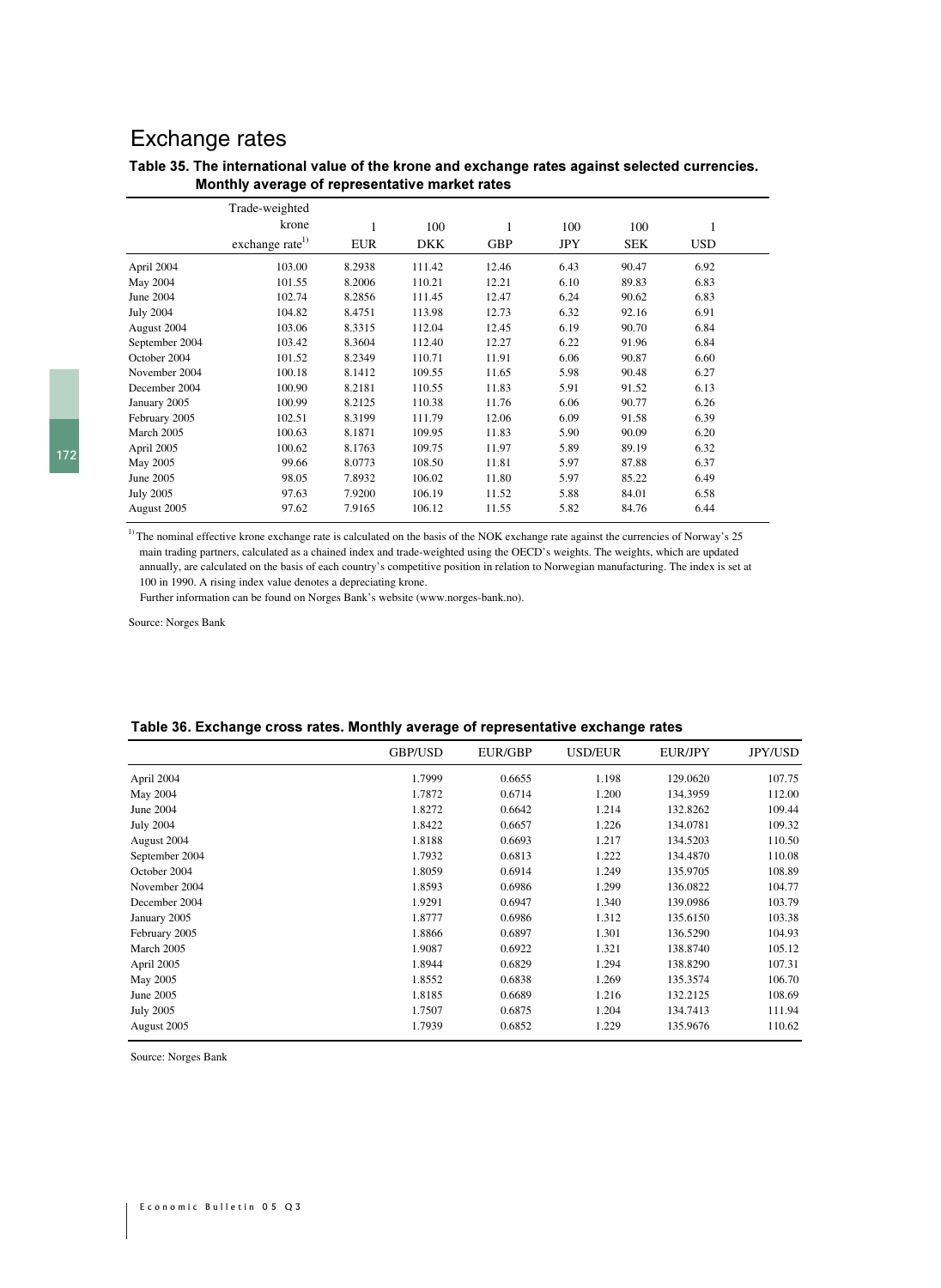# Balance of payments

#### Table 37. Balance of payments. In millions of NOK

|                                                |          |           | January-March |          |  |
|------------------------------------------------|----------|-----------|---------------|----------|--|
|                                                | 2003     | 2004      | 2004          | 2005     |  |
| <b>Balance of goods</b>                        | 192 390  | 217 263   | 55 230        | 68 975   |  |
| <b>Balance of services</b>                     | 19 4 26  | 20 850    | 7383          | 8814     |  |
| <b>Balance of income and current transfers</b> | $-11472$ | $-10321$  | $-9316$       | $-4440$  |  |
| <b>Current account balance</b>                 | 200 344  | 227 792   | 53 297        | 73 349   |  |
| Distributed among:                             |          |           |               |          |  |
| Petroleum activities                           | 277 264  | 331 843   | 72 242        | 89 3 86  |  |
| Shipping                                       | 17 506   | 18 045    | 4755          | 6466     |  |
| Other                                          | $-94426$ | $-122096$ | $-23700$      | $-22503$ |  |
| Capital transfers to abroad, net               | $-4712$  | 1028      | $-64$         | $-2614$  |  |
| Net lending \ net financial transactions       | 205 056  | 226 764   | 53 361        | 75 963   |  |
| <b>Distributed among:</b>                      |          |           |               |          |  |
| Norwegian foreign investment                   | 329 350  | 435 324   | 117 513       | 139 508  |  |
| Foreign investment in Norway                   | 190 807  | 259 836   | 80 000        | 81 5 89  |  |
| Unallocated (incl. errors and omissions)       | 66 513   | 51 276    | 15 848        | 18 044   |  |
| Distributed by purpose:                        |          |           |               |          |  |
| Direct investment                              | 2445     | 8 1 3 4   | 3 3 4 9       | $-1481$  |  |
| Portfolio investment                           | 41 987   | 192 884   | 59 423        | 6938     |  |
| Other investment in financial assets           | 91 822   | $-62334$  | $-48838$      | 39 0 79  |  |
| International reserves                         | 2 2 8 9  | 36 804    | 23 579        | 13 3 8 3 |  |
| Unallocated (incl. errors and omissions)       | 66 513   | 51 276    | 15 848        | 18 044   |  |
| Distributed by sector:                         |          |           |               |          |  |
| Government administration <sup>1)</sup>        | 134 546  | 175 279   | 17527         | 37 581   |  |
| Norges Bank                                    | 13 580   | 29 082    | 1669          | $-2180$  |  |
| <b>Banks</b>                                   | $-29093$ | $-36209$  | $-31972$      | $-4845$  |  |
| Insurance                                      | 24 850   | 57 763    | 22 8 36       | 14 6 98  |  |
| Other financial enterprises                    | $-24554$ | $-49662$  | 4 5 4 4       | 973      |  |
| Non-financial enterprises etc.                 | 85 728   | 50 511    | 38 758        | 29 736   |  |

<sup>1)</sup> Including the Petroleum Fund

Sources: Statistics Norway and Norges Bank

#### Table 38. Norway's foreign assets and debt. In billions of NOK

|                                           | 31.12.2003 |      |        |        | 31.12.2004   |        |         | 31.03.2005 |        |  |
|-------------------------------------------|------------|------|--------|--------|--------------|--------|---------|------------|--------|--|
|                                           | Assets     | Debt | Net    | Assets | Debt         | Net    | Assets  | Debt       | Net    |  |
| Government administration                 | 1 1 7 4    | 381  | 793    | 1428   | 463          | 965    | 491     | 469        | 1022   |  |
| Norges Bank                               | 262        | 62   | 201    | 282    | 63           | 219    | 298     | 78         | 220    |  |
| <b>Banks</b>                              | 193        | 489  | $-296$ | 149    | 471          | $-321$ | 188     | 523        | $-335$ |  |
| Insurance                                 | 219        | 25   | 194    | 258    | 18           | 241    | 273     | 18         | 255    |  |
| Other financial enterprises               | 131        | 242  | $-111$ | 149    | 313          | $-164$ | 168     | 336        | $-169$ |  |
| Non-financial enterprises etc.            |            |      |        |        |              |        |         |            |        |  |
| - Public enterprises                      | 143        | 173  | $-30$  | 206    | 194          | 12     | 204     | 211        | $-6$   |  |
| - Private enterprises                     | 371        | 523  | $-152$ | 331    | 564          | $-233$ | 356     | 592        | $-236$ |  |
| - Households and non-profit organisations | 89         | 32   | 57     | 97     | 37           | 60     | 103     | 36         | 67     |  |
| Unallocated (incl. errors and omissions)  | 6          | - 1  | n,     | 46     | $\mathbf{0}$ | 46     | 64      | $\theta$   | 64     |  |
| All sectors                               | 2588       | 926  | 662    | 2948   | 2 1 2 4      | 824    | 3 1 4 6 | 2 2 6 5    | 882    |  |

<sup>1)</sup> Including the Petroleum Fund.

N.B. There is uncertainly associated with the underlying data. This applies among other things to non-residents' ownership of Norwegian shares, where estimates have been used to arrive at market values. Statistics Norway uses nominal values, which gives rise to differences.

Sources: Statistics Norway and Norges Bank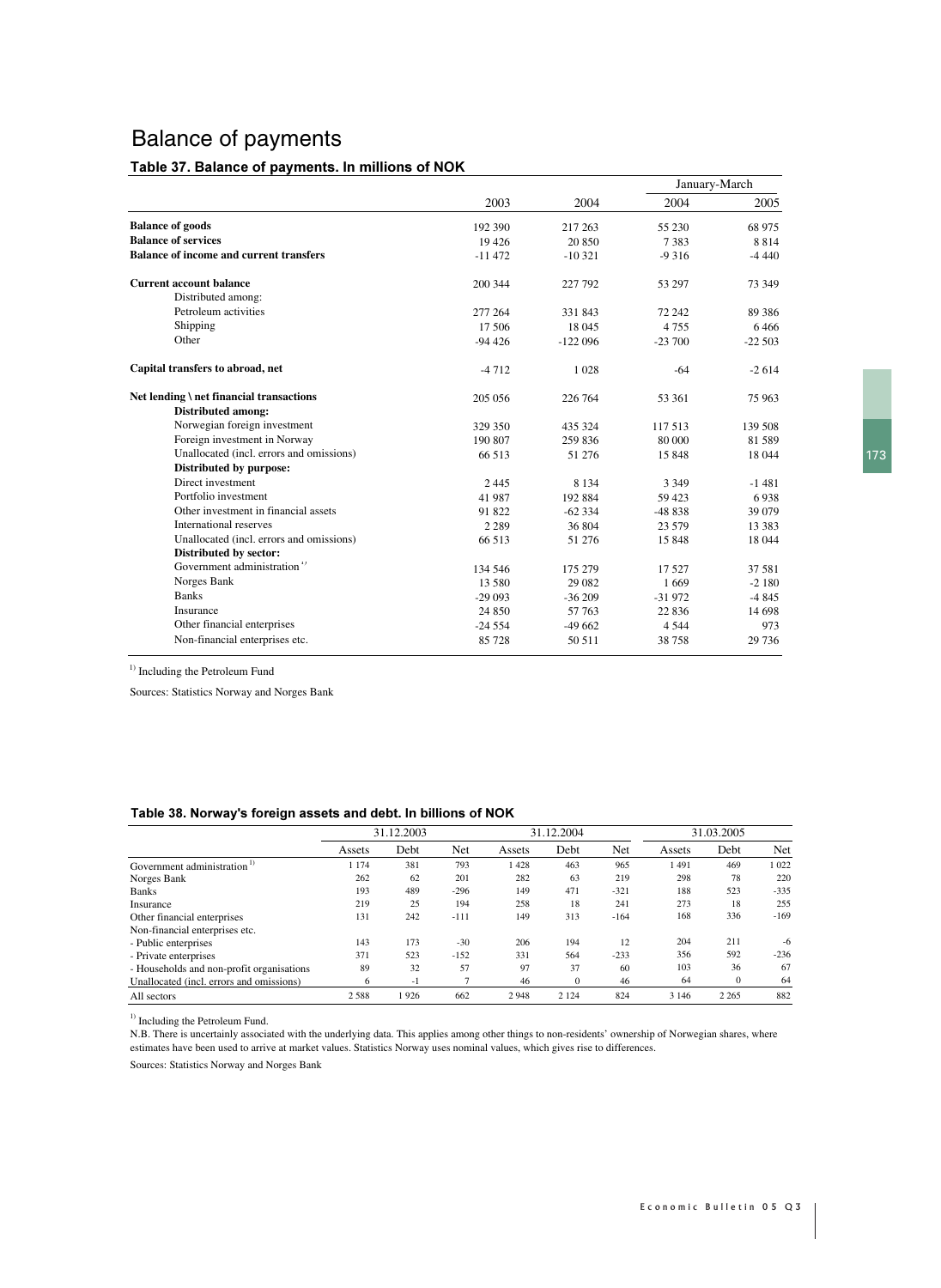# International capital markets

# Table 39. Changes in banks' international assets.<sup>1)</sup> In billions of USD

|                                        |                |                |                  |                | O1             | Outstanding             |
|----------------------------------------|----------------|----------------|------------------|----------------|----------------|-------------------------|
|                                        | 2002           | 2003           | 2004             | 2004           | 2005           | At 31.03.05             |
| Total<br>Of which vis-à-vis:           | 740.1          | 1 0 7 6 . 7    | 2 2 6 2 .0       | 1 228.8        | 1 099.0        | 19 792.6                |
| Non-banks<br>Banks (and undistributed) | 315.2<br>425.0 | 546.1<br>530.6 | 917.3<br>1 344.7 | 409.0<br>819.8 | 462.7<br>636.2 | 7 2 3 9 . 8<br>12 552.8 |

1) International assets (external positions) comprise

– cross-border claims in all currencies

– foreign currency loans to residents

– equivalent assets, excluding lending.

Source: Bank for International Settlements

#### Table 40. Banks' international claims by currency. Percentage of total international assets

|                          |          | Q1       |               |           |           |
|--------------------------|----------|----------|---------------|-----------|-----------|
|                          | 2002     | 2003     | 2004          | 2004      | 2005      |
| US dollar (USD)          | 42.4     | 39.8     | 38.4          | 40.1      | 38.8      |
| Deutsche mark (DEM)      | $\cdot$  | $\cdot$  | $\cdot \cdot$ | $\cdot$ . | $\cdot$ . |
| Swiss franc (CHF)        | 2.0      | 1.8      | 1.7           | 1.7       | 1.6       |
| Japanese yen (JPY)       | 5.6      | 4.9      | 4.8           | 4.6       | 4.5       |
| Pound sterling (GBP)     | 5.3      | 5.5      | 5.5           | 6.0       | 5.8       |
| French franc (FRF)       |          |          | $\ddotsc$     |           | $\cdot$ . |
| Italian lira (ITL)       |          |          |               |           |           |
| EURO                     | 33.7     | 37.7     | 39.5          | 36.9      | 39.2      |
| Undistributed $^{1)}$    | 11.0     | 10.3     | 10.1          | 10.7      | 10.1      |
| Total in billions of USD | 13 370.3 | 15 999.4 | 19 170.3      | 17 185.2  | 19 792.6  |

 $<sup>1</sup>$  Including other currencies not shown in the table, and assets in banks in countries other than</sup>

the home countries of the seven currencies specified.

Source: Bank for International Settlements